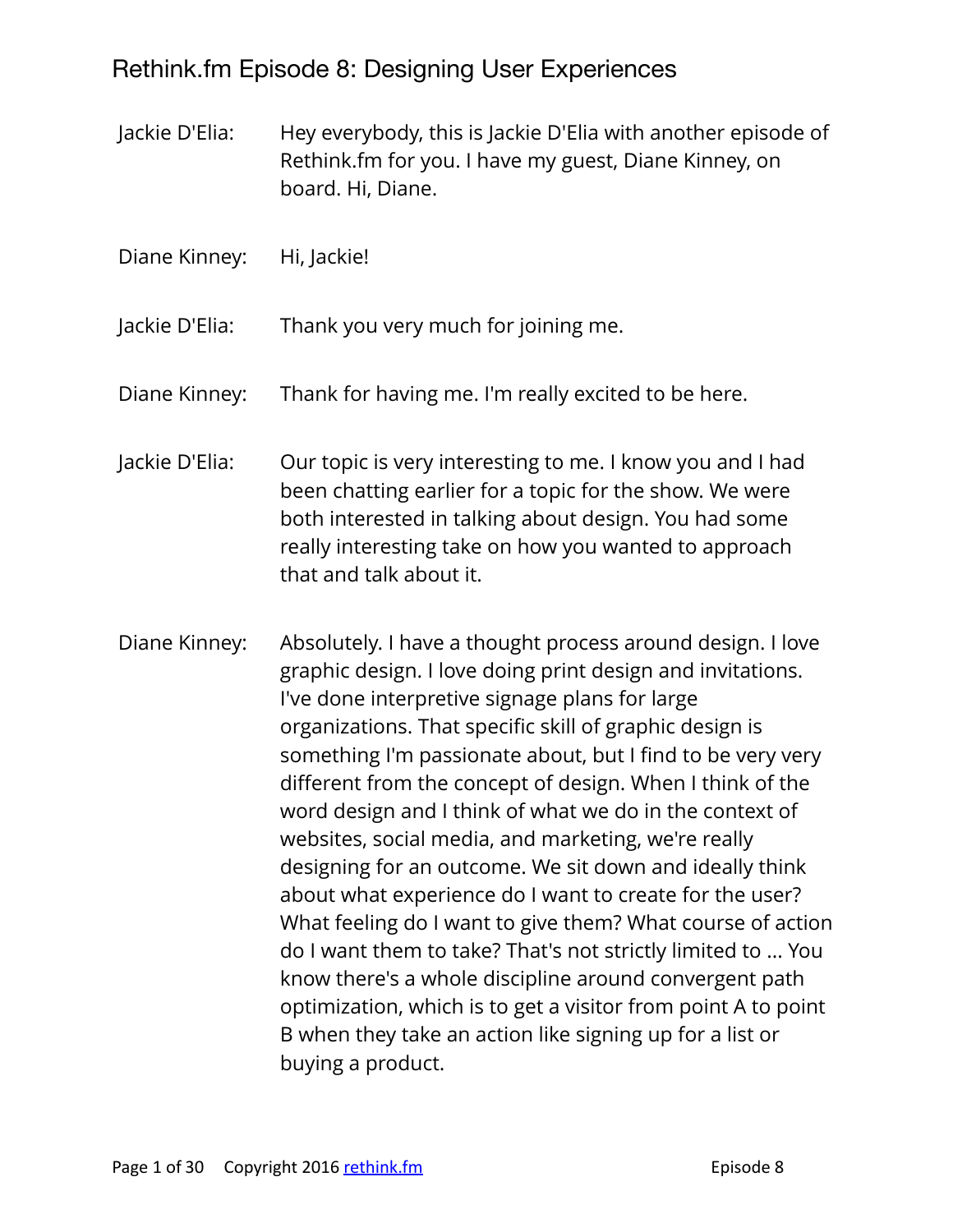There are other paths along that journey that build to that result that I don't think people talk about quite enough. I don't know if you are familiar with retargeting in online marketing, but it's the idea that not everybody buys on the first visit, so I''m going to connect with you and try to maintain that connection with you overtime. I think a lot of what we do in web design needs to be thought about in the same way. Maybe I want to bring you to an about page and I want to introduce you to our company just as our first point of contact. Maybe I want to bring you to our product page and just kind of give you the idea that this product might be interesting to you. How do we take these scenarios and build them thoughtfully so that we are creating relationships and we're creating experiences with people?

A lot of the design thought process that we see today is very very homepage eccentric. All the energy goes into the homepage. If you study marketing and online behavior, most people don't land on your webpage via the homepage. We're putting all of our thought and energy into where we think people are looking. At the expense a lot of times towards pages and experiences deeper in the site. That's kind of my design theory. It's like very big and very abstract.

Jackie D'Elia: How are you approaching your design conversations with the new client?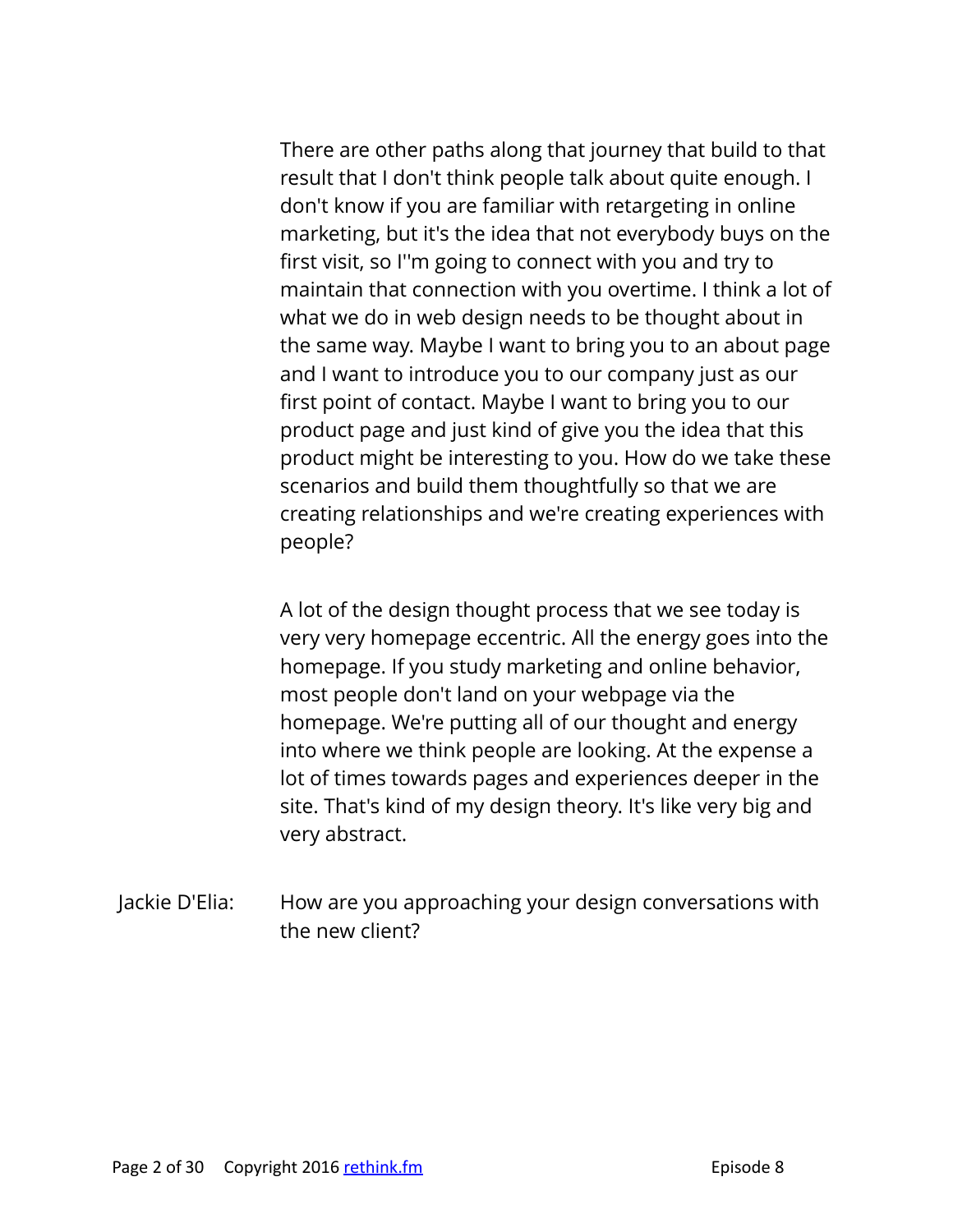Diane Kinney: I have changed my approach so dramatically in recent years. I think the first website that I designed for a client was probably close to seventeen years ago. At that point, we the service providers, were definitely in the category of experts. The web was new. We'd sit down and work out page by page and design every page. We'd design every word. We're not content management systems, so that was in our ballpark. I reflect back on those days and I think while we were slicing up images into tables, which makes us all kind of cringe in horror, we were doing a lot more to guide the client. We were putting together very well rounded, integrated experiences.

> Then we kind of lost track of that a little bit with the advent of templates and content management systems. The idea became, I'll build you an attractive container and your on your own. You fill it up. We have all of these what I think are negative philosophies that we tell people now. I'm not starting until I have your content, basically saying that that entire process of pulling content together is on you. I'm not hear to help you with that or guide you in any way, which I think is a huge mistake. The template idea that, alright this site requires, just like blocks, one of these, one of these, one of these. Where's the process where we stop and think about what actually makes sense for this type of business? That's one question. For this particular client? That's another question. What's become one of my pet peeves, which I was totally guilty of for a long time, show me three sites you like. There's nothing worse that you can say to a client then "Show me three sites that you like." Well talk about why I think that is.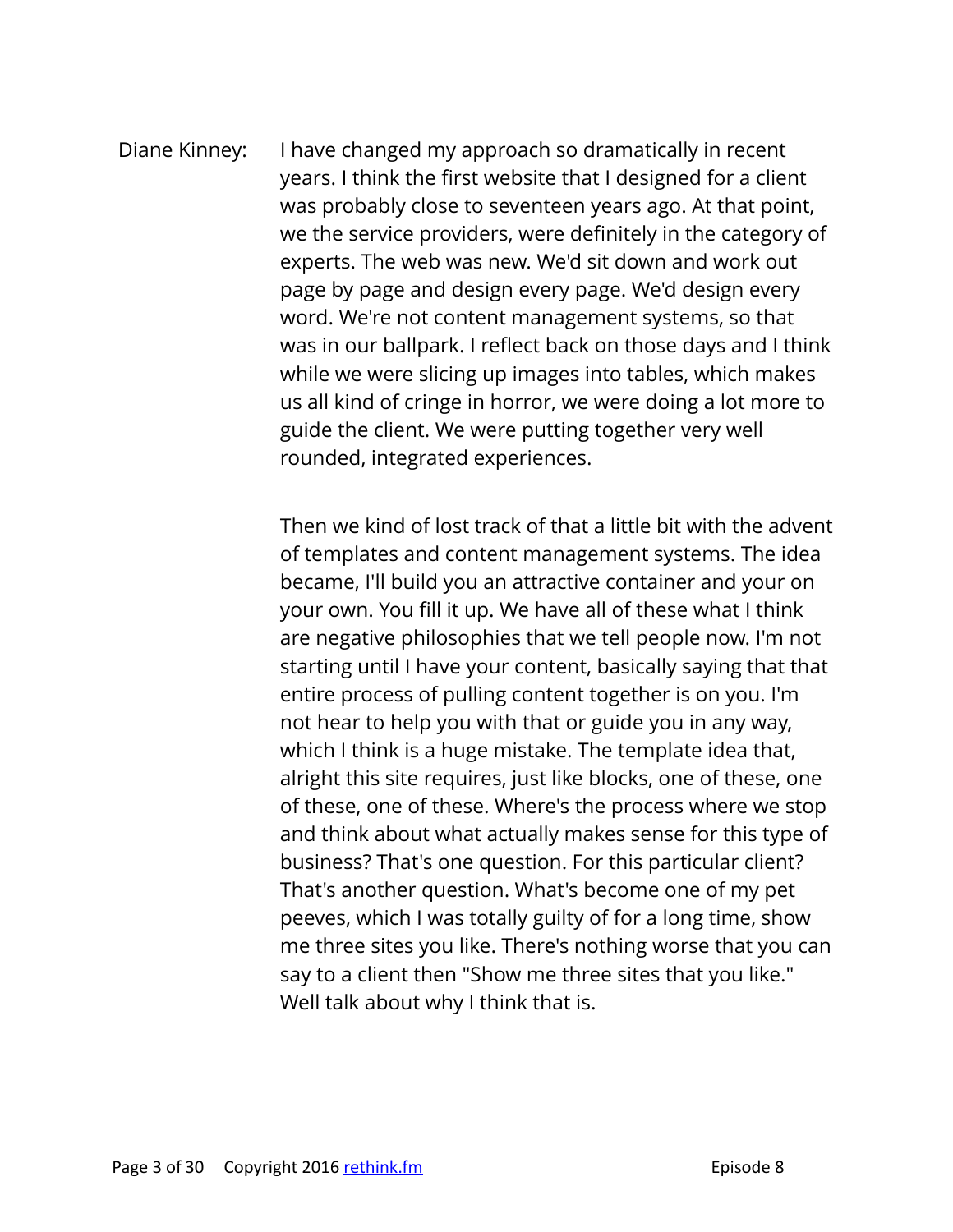In terms of process, what I'm trying to do these days is focus right from the beginning on goals before we talk about what you want your site to look like, what colors you like, what fonts you like. Those all honestly should be in the realm of design anyway. The first conversation we need to have is are what are your goals? You can't simply say, "What are your goals?" to a client and have them respond. There's an education component that needs to take place. When we approach that first meeting with the client, I try to do a reasonable amount of research and kind of have some theories about their line of business, their website, and what I think might be some goals so that I can say in the conversation ... Let's say you are a hair salon, "What are your primary goals? Increase visibility for your salon? Attracting new stylists? Booking appointments online? Ranking well in local search?" So that I actually have some theoretical objectives. That will get them to start talking about what their objectives actually are, what things are actually important to them.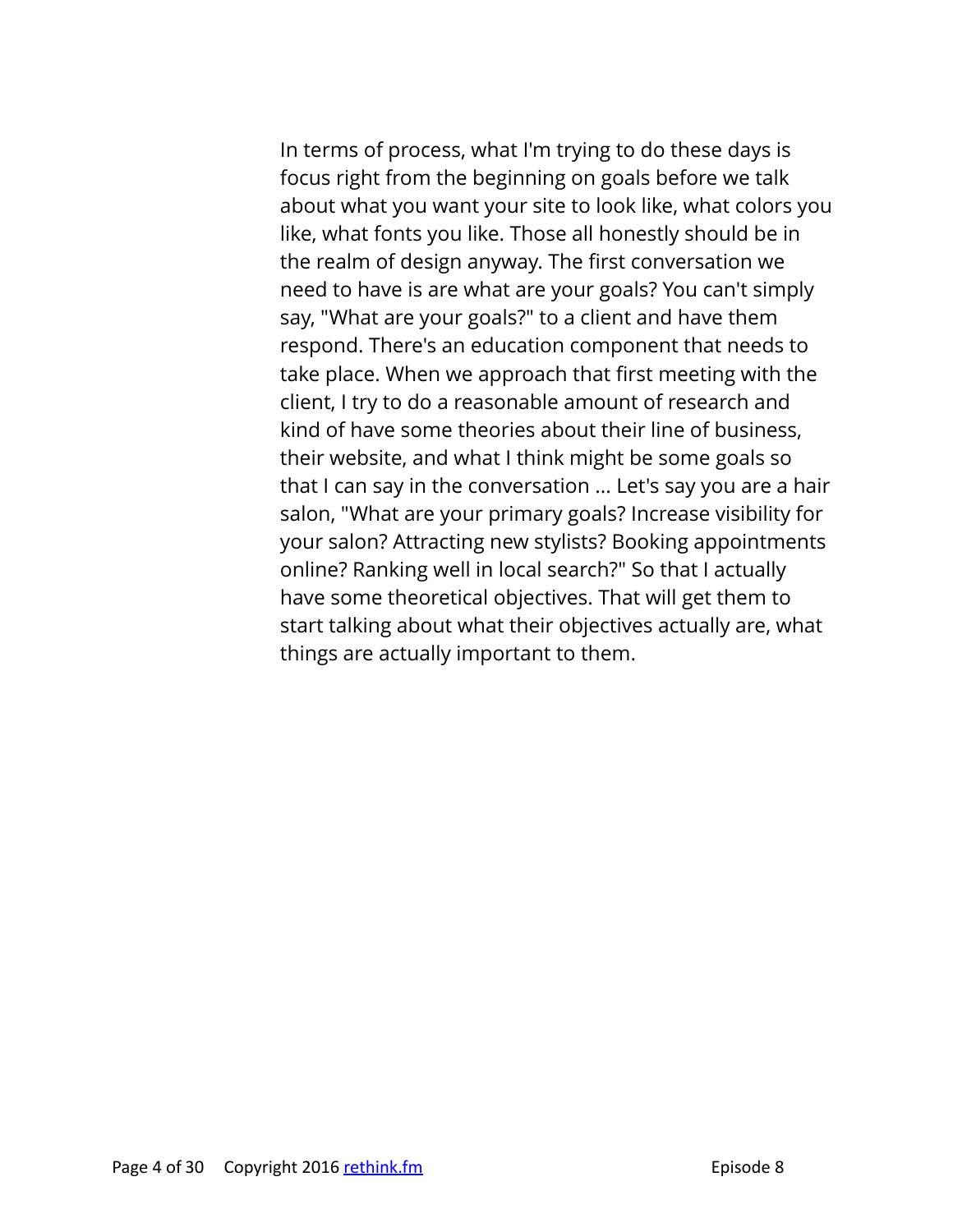I try to capture what's important to them and think about all of those are design goals to me, even being relevant in local search, because we are designing outcomes. I capture those. I do my homework in terms of what I think the solution is in terms of making those things happen. Sometimes clients give me goals that aren't realistic or aren't practical. That's something that you need to talk about upfront. Then you kind of get into the phase of what the client likes. Show me three sites that you like. What are your favorite colors? This type of thought process is just completely broken because it implies that a website is for the person who owns the site. A website is for visitors. Your favorite colors might be chartreuse and orange in combination. We as designers need to be able to have a conversation that says that "That's a great choice for your home decorating. It's a great choice for your personal blog. It's not a great choice for your business."

If you are opening a brick and mortar store you would not handle the décor and the interior finishes probably in a way that was a testament to your personal likes or dislikes. You think about what your customers wanted. That same thing needs to become a much, much larger component of the conversation with clients. The go look at three and come back ... This is what happened to us. We took a wrong turn because this was what I use to say to people. This is what people are still saying to people. This is why clients are stuck in theme forest looking at sites with extremely cool animation effects and sliders that are not even remotely a fit for their business goals. We did this to ourselves. We have to take the responsibility of working on education and leading clients through a process that starts to move things in a different direction.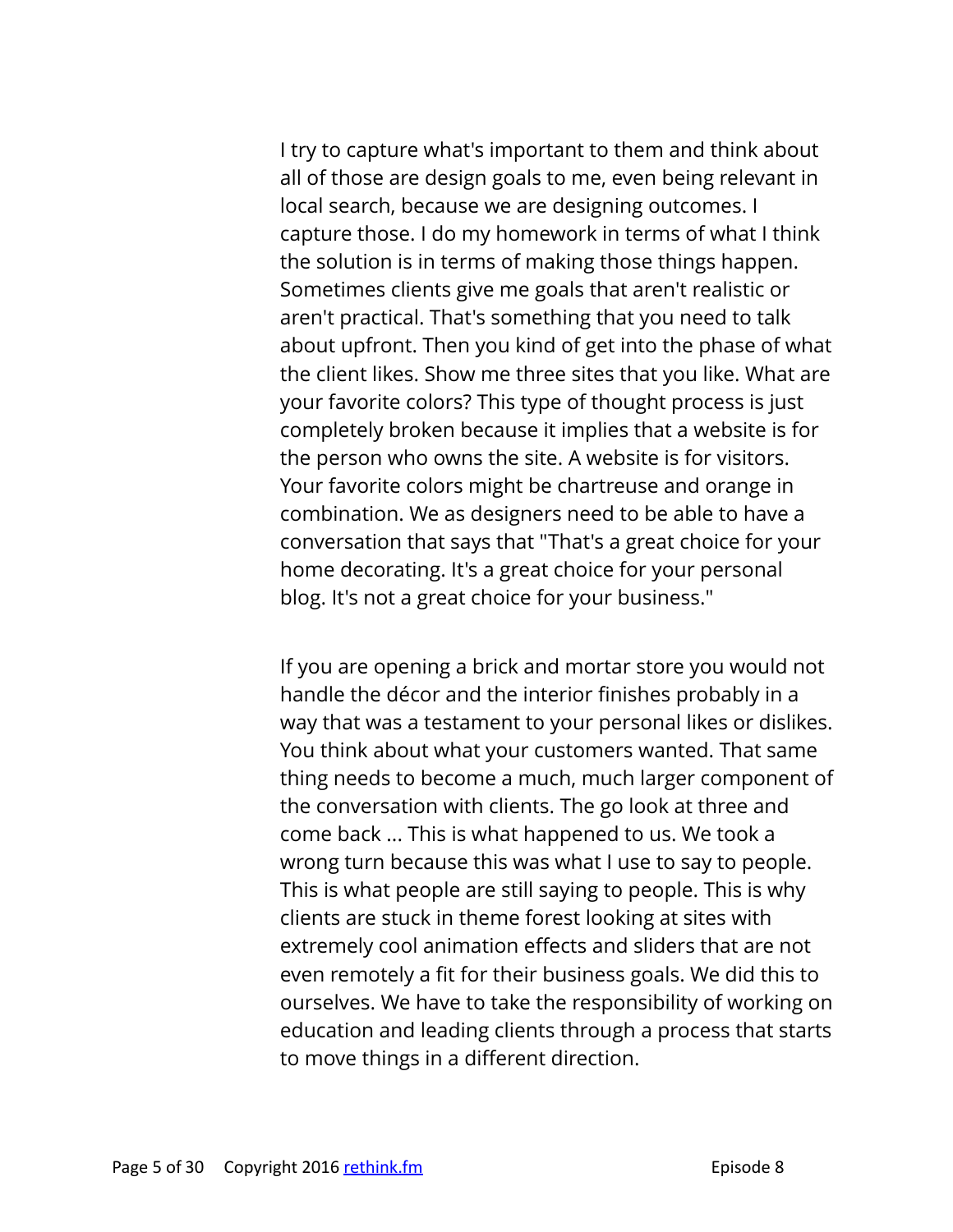- Jackie D'Elia: I really liked what you are saying about the show me three sites. I'm guilty of doing that in the past as well. I think it was a way of gauging what the client is going to be willing to except and what they are going to like. It kind of made it easier to put a design together. Your point is really on task with saying, first of all you are designing the site for the visitor. It's really not a lot about what your client's preferences are for color of for typography. It's been designed for the visitor, so what typography and colors and layouts are going to be appealing for them as it ties into how you want that whole message to come across for their brand and for what their goals are.
- Diane Kinney: Right, that's exactly the core problem. Some of the sites are gorgeous. They've got things happening, shooting stars, and animations. You look at that and you are like "This is so cool." Then you take that and apply it to a real business initiative. You have to say to yourself, "Does that load time work once you add all of these wonderful things to it?" Do all of these happening ... When you have all of these elements moving or things people are attracted to, is it even possible to convey the message that your business needs to convey when it first greets a visitor?

You think about like it's such a standard now, "Hi, welcome to Walmart." If your busy shooting stars and doing all kinds of things, your website visitor is not getting a message of "Welcome, here's how I can help you today."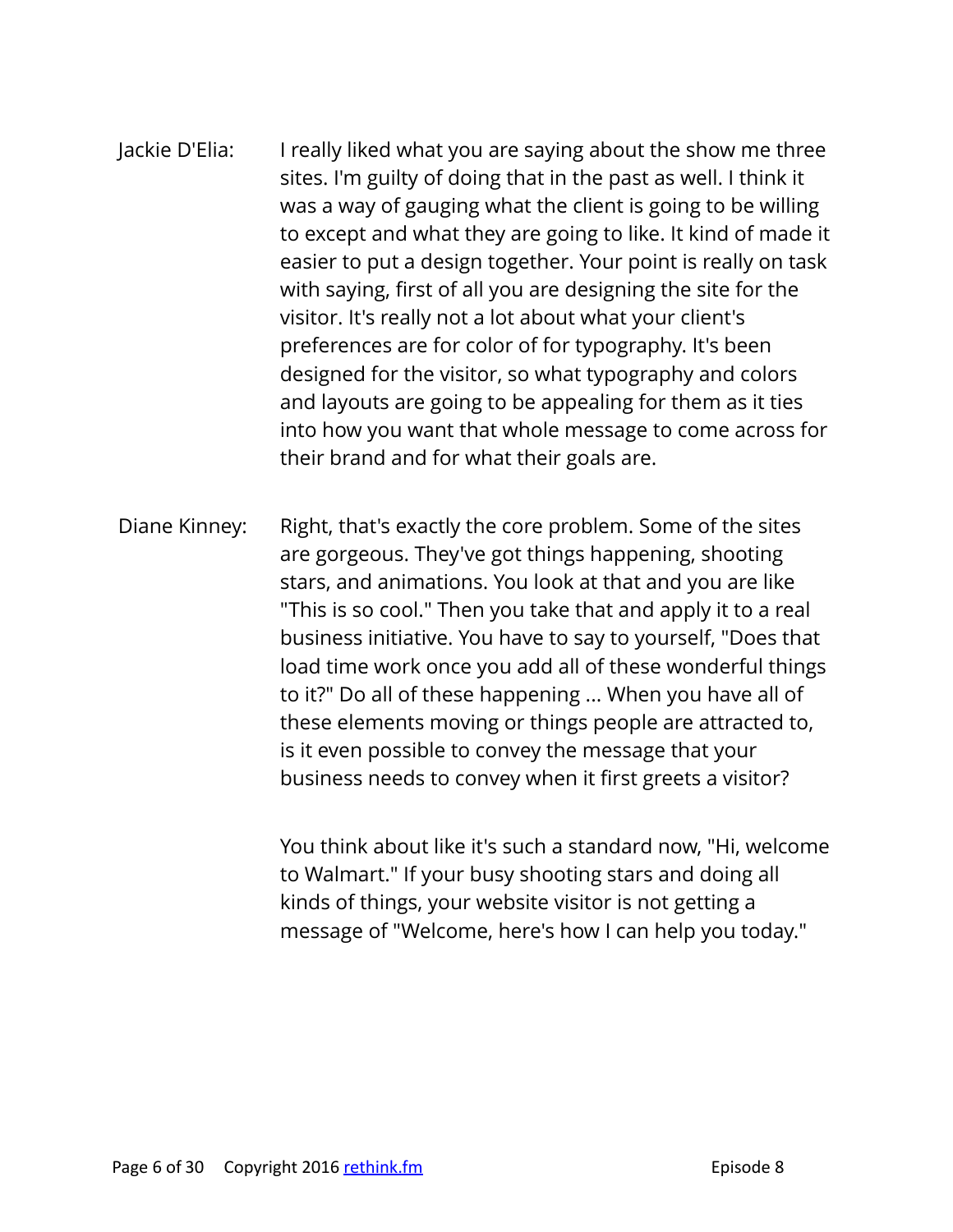# Jackie D'Elia: Also, what device they are viewing this site on may very well determine what their needs are at that moment. You may go through all of this elaborate design on a desktop site and then try to cram it all in on a mobile site where the information that somebody on a mobile device may be completely different. There needs may be phone number, directions, especially if it's for a local business. Not having to wait for all those other things to download on a mobile display. I truly think the responsive design is nice, but it's not all the way there yet. You need more of an adaptive design that actually renders content based on the device and what you want that experience to be. Do you agree?

- Diane Kinney: I totally agree with you. I see this a lot just in my own experience. I've upgraded my phone to a six plus at some point last year. I spend so much more time reading blog articles, reading news letters, and doing those types of things on my phone. That has really opened my eyes to just what a poor job we are doing. You have a layout, kind of a classic website layout with a hero and three blocks and maybe six recent blog posts with images and text laid out in a grid, and it looks marvelous on a desktop. On mobile, all of those elements simply get stacked in a very long linear row. All the information is still there. There's no context change. Nothing is slimmed down for mobile, maybe just the titles. I'm still scrolling with my finger and scrolling with my finger and scrolling with my finger.
- Jackie D'Elia: Things that may be important that on your sidebar on a desktop view that you might want somebody to see are pushed way down to the bottom that may never be seen on a mobile device at all.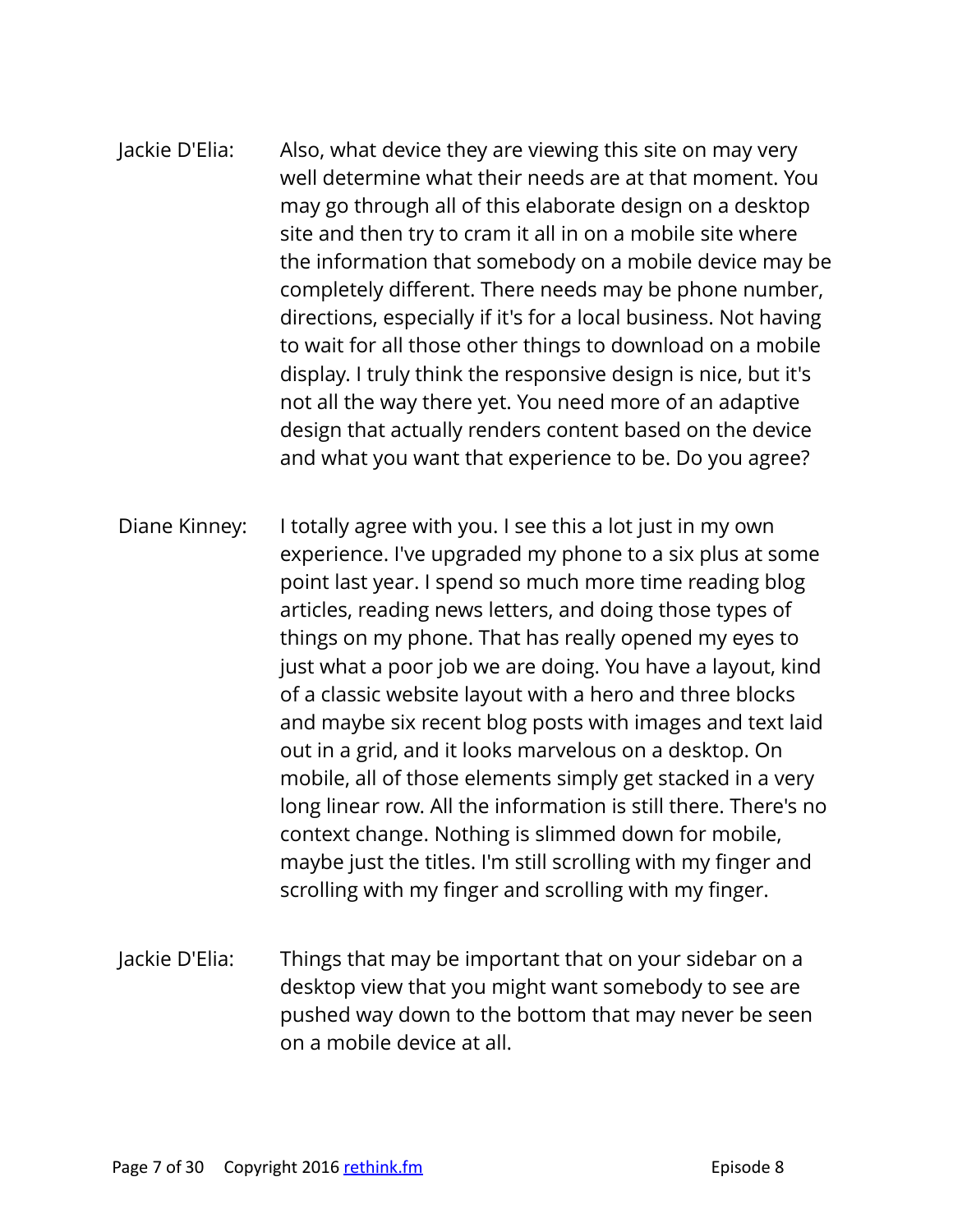# Diane Kinney: I really look forward to what the next generation of solutions are for this. It's really something that I want to learn more about. I know that I can morph and change things to a degree responsively. I can not show images perhaps and excerpts when they are not essential on mobile. I could just show you a clickable title, that type of thing. What I'm not an expert in is all of that still being loaded in the style sheet? Is that really the right approach to take for performance? Are there tools and things coming to us that let us design better responsive mobile experiences?

Jackie D'Elia: Yeah like where the server is going to render the information to you based on the device you are using, where you are not actually getting even the images to download if you are on a mobile device or something. I think that's where it's all coming. Do you remember in the beginning where people use to have a separate mobile site because it was like M dot whatever domain name? That was real common years ago where people would actually just have a trimmed down, simple version of a website. I wonder if we are kind of migrating back to that mindset where response stacking things in a whiff is really solving the usability on a mobile device.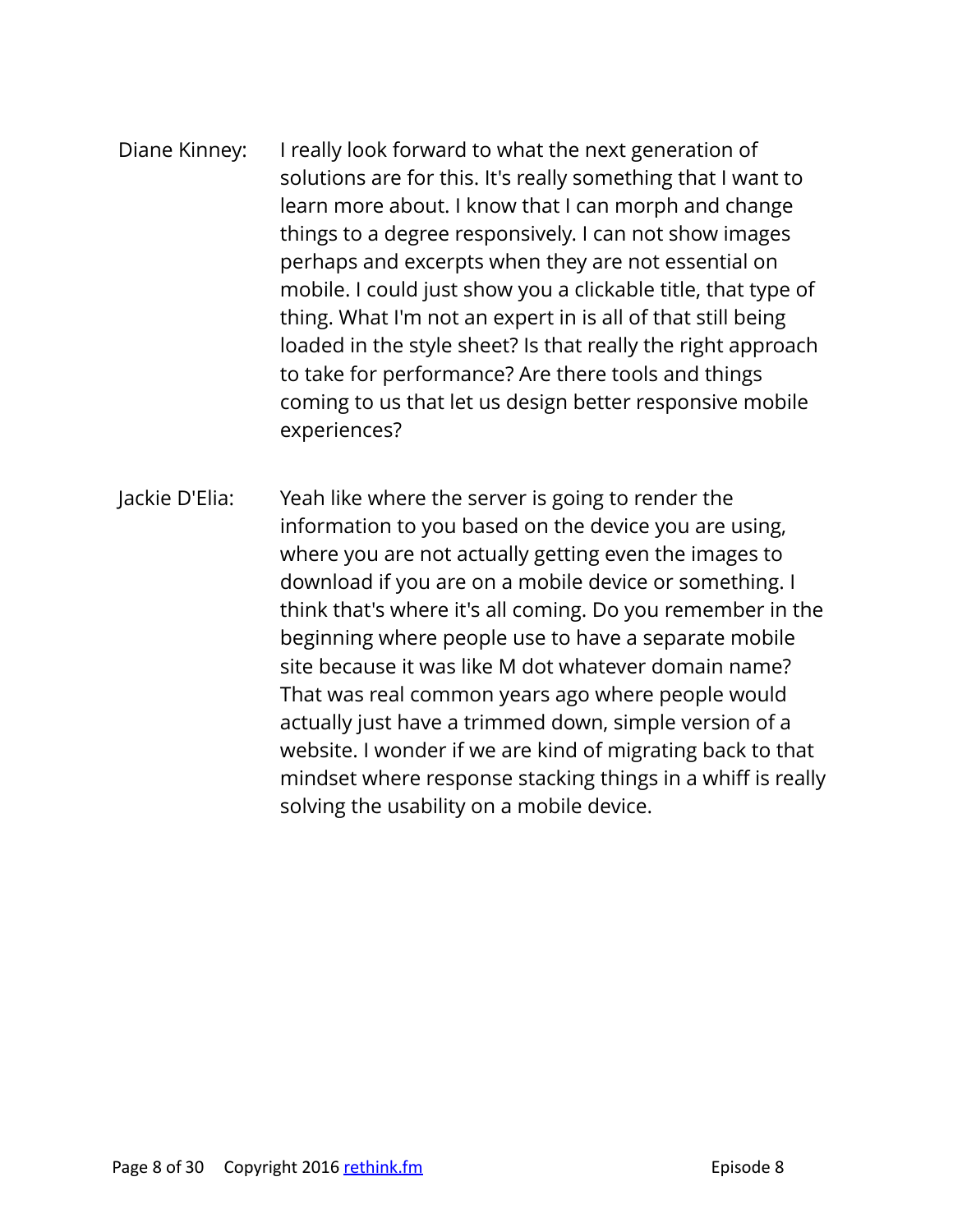- Diane Kinney: Yes, I worked with mobile plugins for WordPress and even separate mobile sites before WordPress. It's interesting that that is not our preferred practice anymore. It did give you some unique options. I'm really interested to see. I feel like the next generation is going to be a combination of responsive, with some of what we did before with mobile specific sites because especially in the area of eCommerce. You need to bring me to a purchase point that is very friendly for my phone. All the elements are tap-able, usable, and I can see things clearly. That is a lot more thought and effort than just scaling elements that work well on desktop.
- Jackie D'Elia: Do you think that most of us have really adapted ourselves to designing for mobile first? I know when you build style sheets, you make the mobile first when you are looking at them. Do you think that we are at a point when we approach a design, we are designing it for mobile first or do we even need to be doing that? Do we need to design it for all of the devices? There all going to have different aspects. Going back to the user experience, what does a user need on a mobile phone? What does a user need on a landscape iPad display? Maybe they are just reading and consuming content there.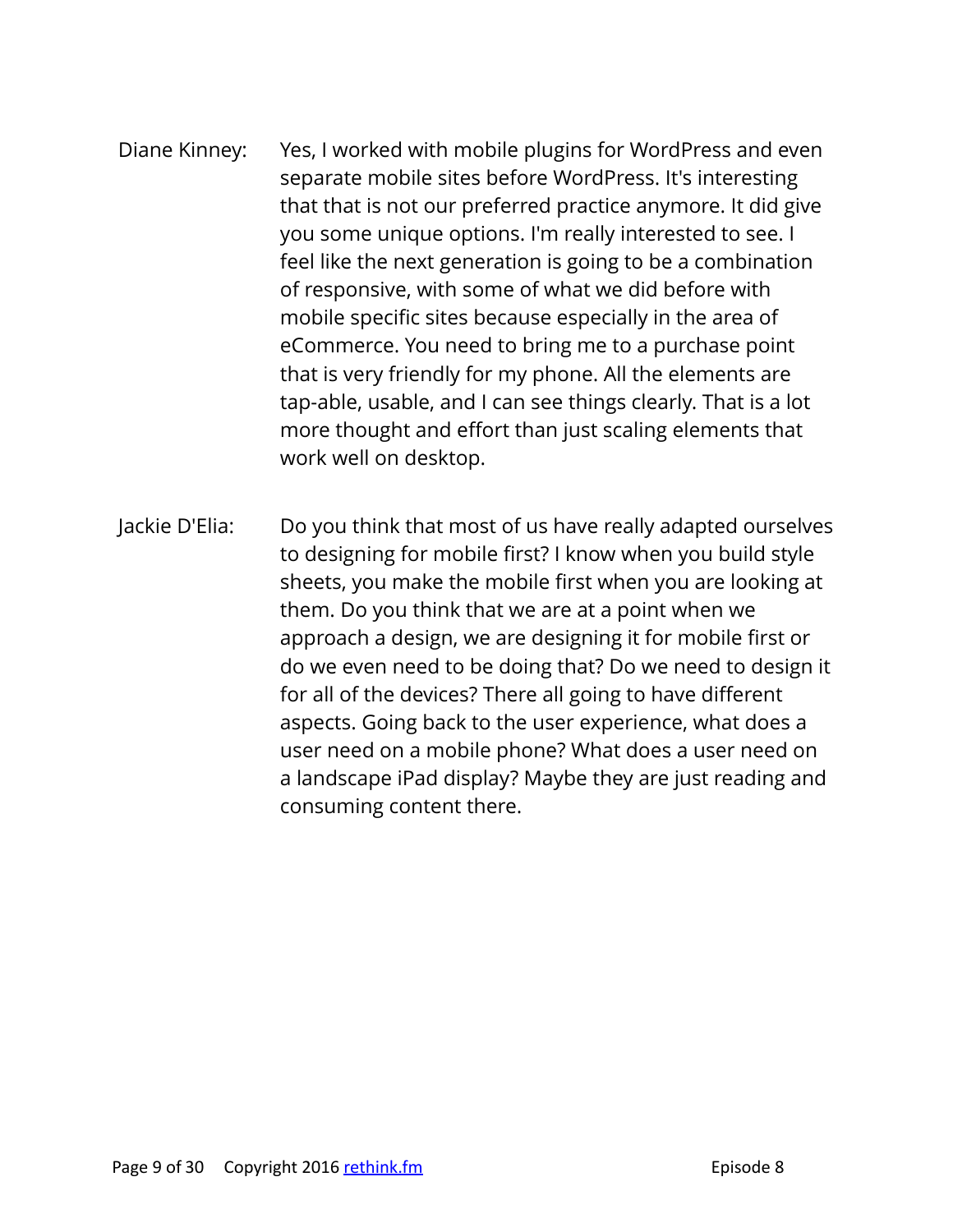# Diane Kinney: I think it's really interesting because I think one thing we need to come to terms with is that those are two different user experiences, even for the same user. Just because it's one user, doesn't mean that you should be serving them the same experience. I think we should thoughtfully use the opportunity that desktop gives us for an enhanced experience. We should use the opportunity that mobile gives us for an optimal mobile experience. I think the part that is missing today is exactly what you said. Put 90% of your effort into desktop and minimal or not well thought out or stripped down mobile experiences, rather than really optimize mobile experiences. I know this is not the current thought process, but I don't believe in mobile first design. I think you need to design in tandem. I think you need to think about in your iterative way desktop, tablet, mobile, and always be thinking about how those experiences need to work together.

We now have great tools to do this because we have artboards in Illustrator. We have artboards in Photoshop. Sketch is such a powerful tool. There is a new tool, Figma, that is for user experienced design that even allows what they call multi-player mode where two people can collaborate on design together. As service providers, we need to probably increase the amount of time in projects that's designated for design. It's not one day for design and four weeks to build. User experiences are more valuable than code. That's always going to be true. I mean code is a beautiful thing, but code is not what prompts people to make buying decisions. Code isn't what ... You know we focus so much on that. We need to re-balance our efforts. You can design with code too. Put more effort into designing for the outputs.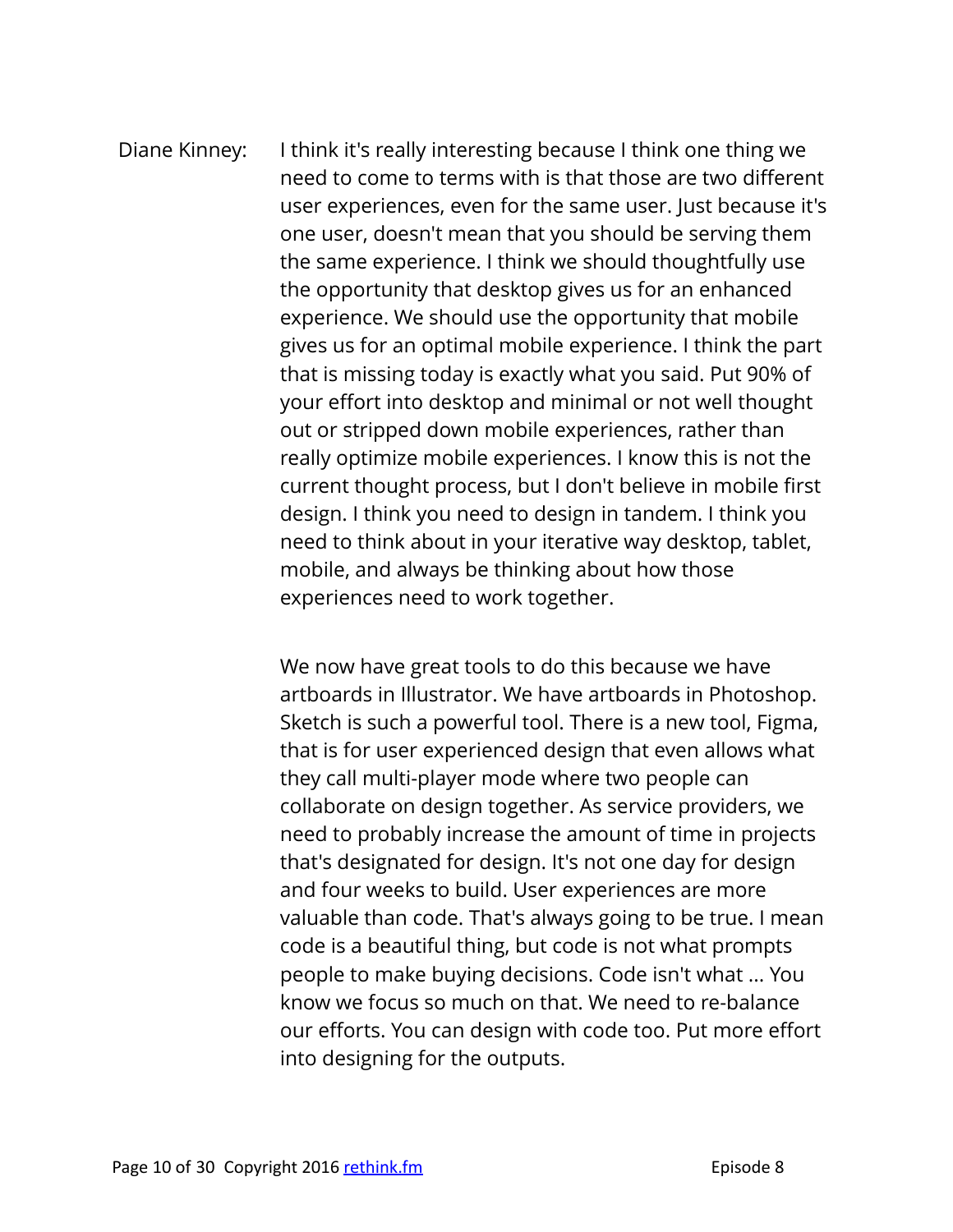- Jackie D'Elia: I think that's a great point, especially when you are designing on a desktop. In the past and I've really been trying to work through that in my own work that I've been doing, is getting past that point where you say "And it looks good on mobile." Like it is an after thought.
- Diane Kinney: Right? Because it is! You think of a fabulous organization, like an aquarium or a zoo or something like that, that has the full circle of needs. There is fundraising, they are taking donations, they have admission, they sell tickets, they have family programs, they sell memberships. They have a myriad of goals that they need to support. What makes sense to me is how do you start breaking down those goals? Hopefully you have had that conversation with the client around goal planning. Now can we go one level deeper and think about what the goals are by type of experience? On desktop, maybe it makes all the sense in the world to have a full focus. We have thoughtfully placed fundraising, an event's calendar, and different things.

Maybe on mobile what matters the most is upcoming events and making tickets easily purchasable. The experience doesn't need to be the same when somebody is in a mobile context perhaps. I think these are new ideas to some extent. You know, not just making that experience an afterthought. Really having a phone that for me is kind of a constant companion because it's big enough for me to really operate out there has totally changed my thought process about how to approach mobile in new and different ways.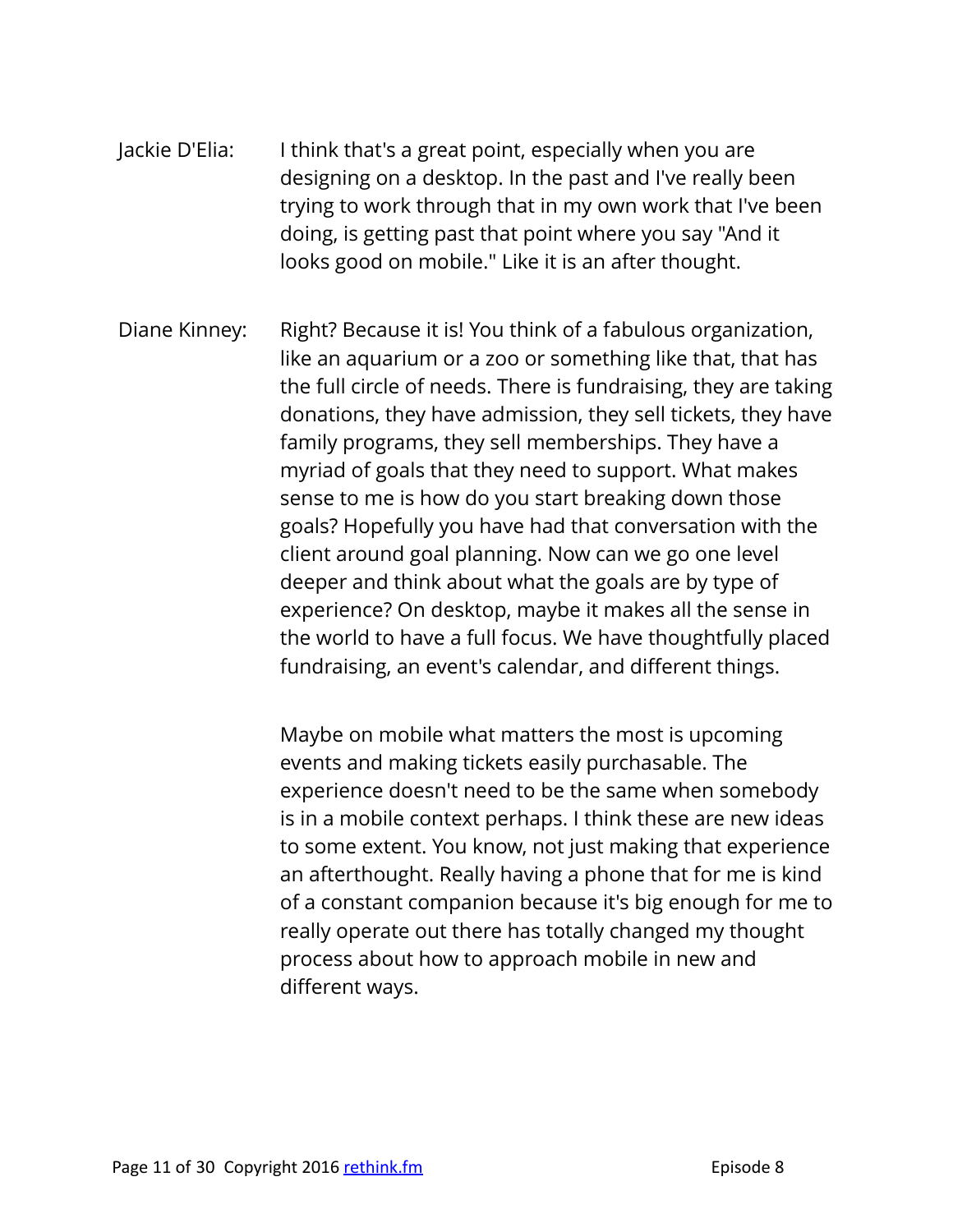- Jackie D'Elia: It seems like we're still very focused on desktop displays and the wow-factor of all of that and trying to just crunch things down like we were talking about. I like the idea of maybe approaching the mobile aspect as a separate idea, layout, design, filling a specific need, something simple ... It's like do you really need to download a hero image from a homepage on a mobile phone? Is that doing anything for the experience? Is it easier to read? Maybe you need a different front page template for your mobile display or have a way to build that out so it renders completely different on mobile, rather than trying to strip things away.
- Diane Kinney: Many of the interesting things is naming pages. There's a huge swell, which I think is great. It's not just landing pages. It's email signups, it's all of those things. There is a huge swell up there with people selling things online, products and courses. Not so much an eCommerce store, but marketing and promoting things that they are doing. Along with that, there's a big focus on landing pages, popups on mobile, a lot of marketing orienting activity for lack of a better word, that's probably not ideally suited to the device it's appearing on.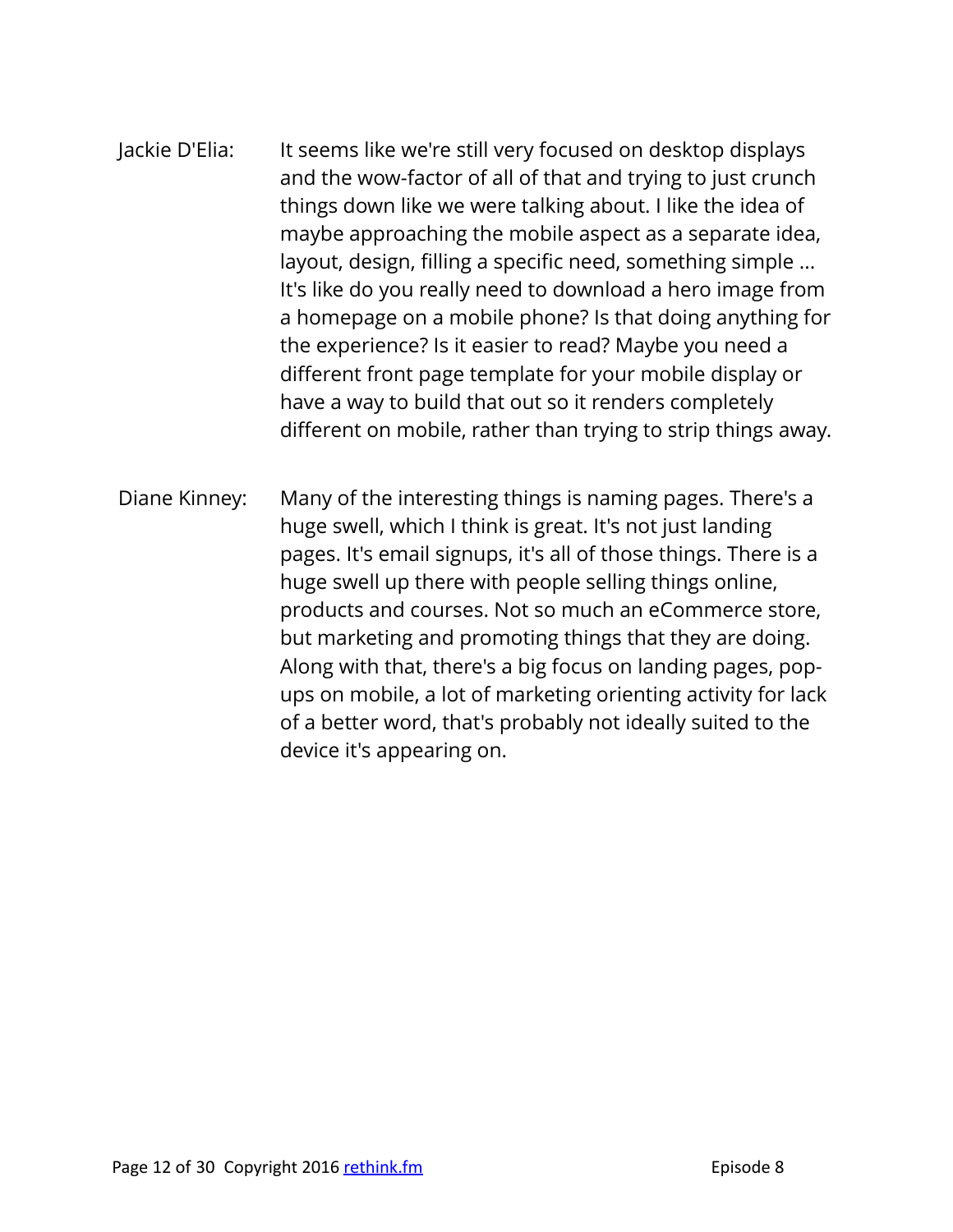That was an okay experience to give me that exit intent pop-up on desktop. That same exit intent pop-up infuriates me on mobile because I probably can't even do what you want. I know you want me to sign up for your newsletter, but signing up for your news letter can be annoying on mobile ... Ats and dots and coms. You've put me off. Me not signing up for your newsletter because it's just difficult. I can't figure out how to close this. Is this really working the way you think it's working? I think everybody needs to use their own site on mobile because I've seen some very large product vendors in productivity and tool spaces where somebody says, "Check this out, it's a great product." I click on that link on Twitter on my phone and go to their site and find out that their navigation isn't tap-able. They have a responsive site, but it doesn't work.

Jackie D'Elia: The other thing I've noticed too is you have attention being paid to design on the desktop and you certainly have it on the mobile phone. I think people want to make sure that it at least looks good on a mobile phone. The area that seems to be neglected for me is, I use my iPad a lot. I use it in landscape mode because my case sits on my lap or my legs when I'm reading. That is how I use it. I don't use it in a portrait mode. A lot of applications kind of require that you do that, which is very annoying to me. I don't think enough attention is paid to how the layout looks on the iPad in landscape or portrait mode. I've seen many where the menu is not in a mobile menu yet, but it's wrapping all around. I often look at that and I go, "Nobody checked it." I just had that mistake happen to me on a site that I launched where there was a problem.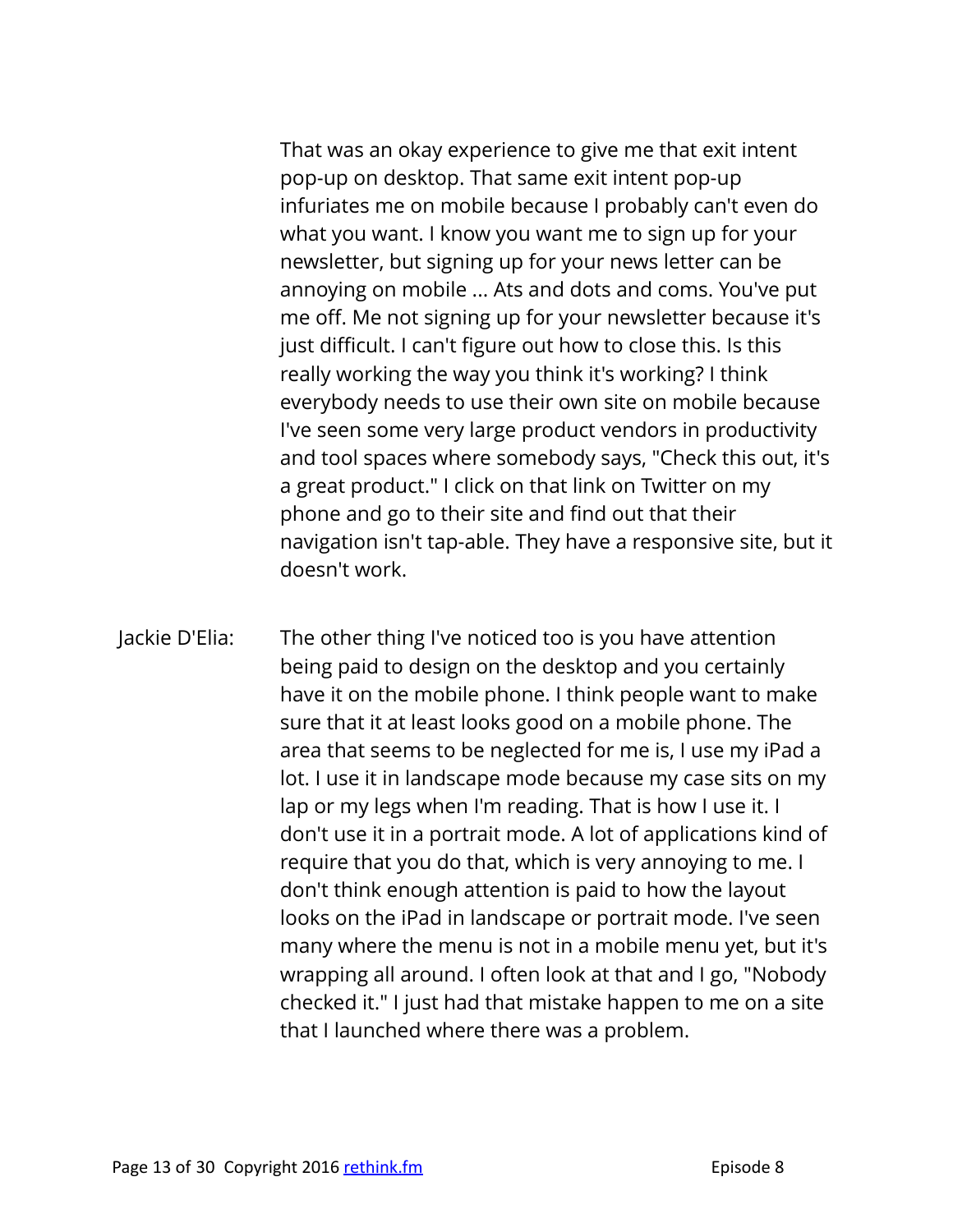- Diane Kinney: I've had that happened to me numerous of times where I just didn't think. You were thinking about this one, this one, this one, but these are out outliers out here with landscaping. We have to pay more attention. I think all of that when we come back full-circle ... I would love to have an increasing amount of time and opportunity to design those experiences. I have not designed intentionally what I want iPad landscape to look like. I've designed what I want portrait to look like. Those are just things that we just have to keep going after and improving on.
- Jackie D'Elia: Your right. Even turning your phone to landscape mode on your phone, I think a lot of times those are over looked as well. It's close enough, but it's not really an optimal layout. Then again, if you're always just going back to trying to fit on the desktop to back down and get it to look okay somewhere on a mobile layout. I think the world the way it is and how many different devices things are available on and all these different sizes of phones and screens and now you can push things on your Apple TV, there's lots of ways to view content. The challenge is going to be designing for all of those outcomes like you are saying. Whatever your own, what that user experience is going to be like. I think it's getting more challenging. We're being expected to design things in less time.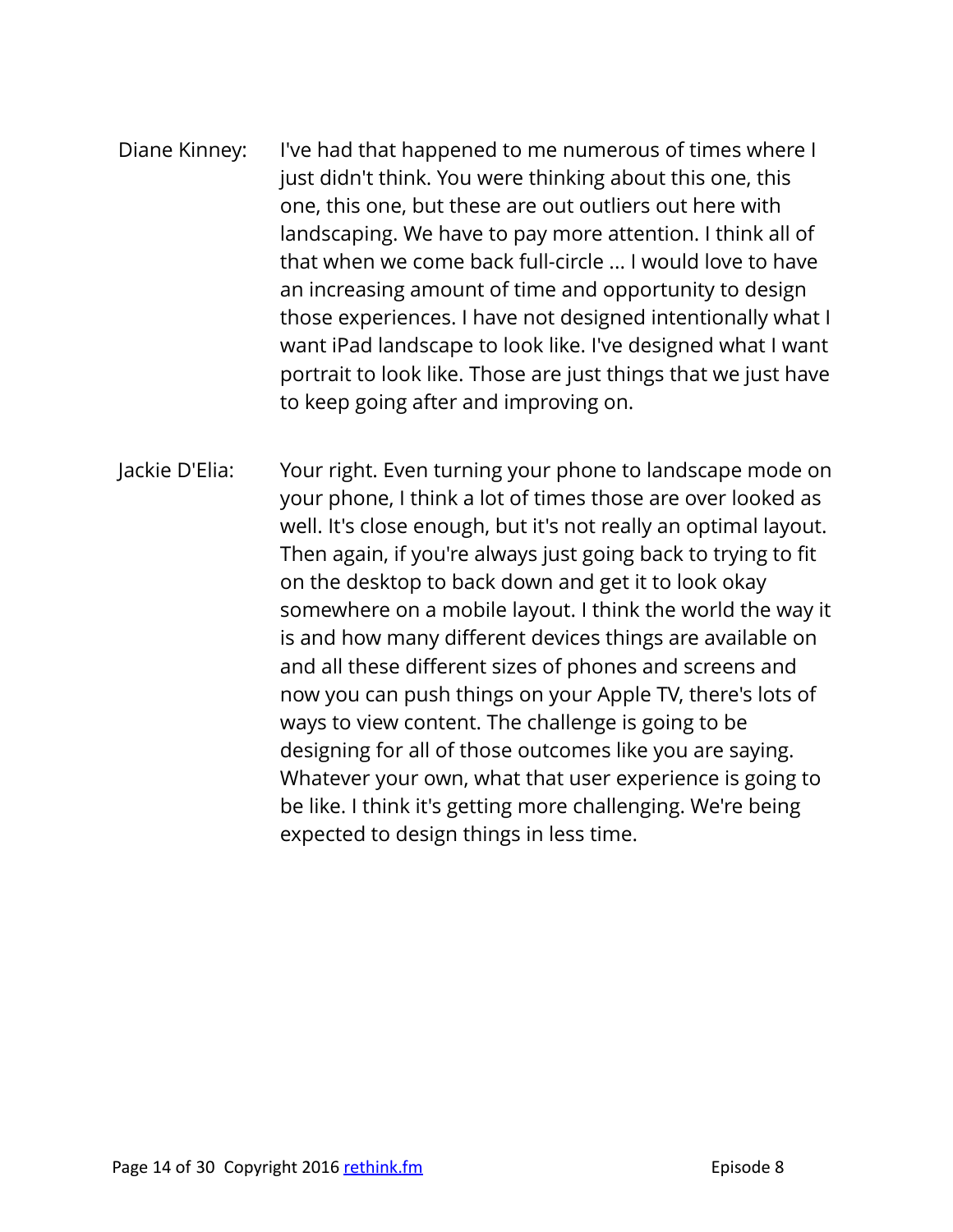# Diane Kinney: That's a huge part of what I've seen. We have new tools and new opportunities that are welcome, SASS, Task Runners, GIT. What I've noticed in my work, of course which is kind of the long view, we've come really, really a long way from where I started because I spent eighty to 90% of my time in Photoshop or Fireworks designing that site. I spent ten or 20% of my time cutting it up and putting it in a table and doing some rollovers and some different things. That proportion has not changed for the better. Now a lot of the emphasis is on the build time. We need it because things have gotten so much more complex. You have to accommodate these different devices. You need to incorporate best practices for performance. You want to give that client an excellent piece of work in terms of the website. As the complexity of building sites has increased, that time has come out of design instead of increasing overall project effort. It's something that's really changing.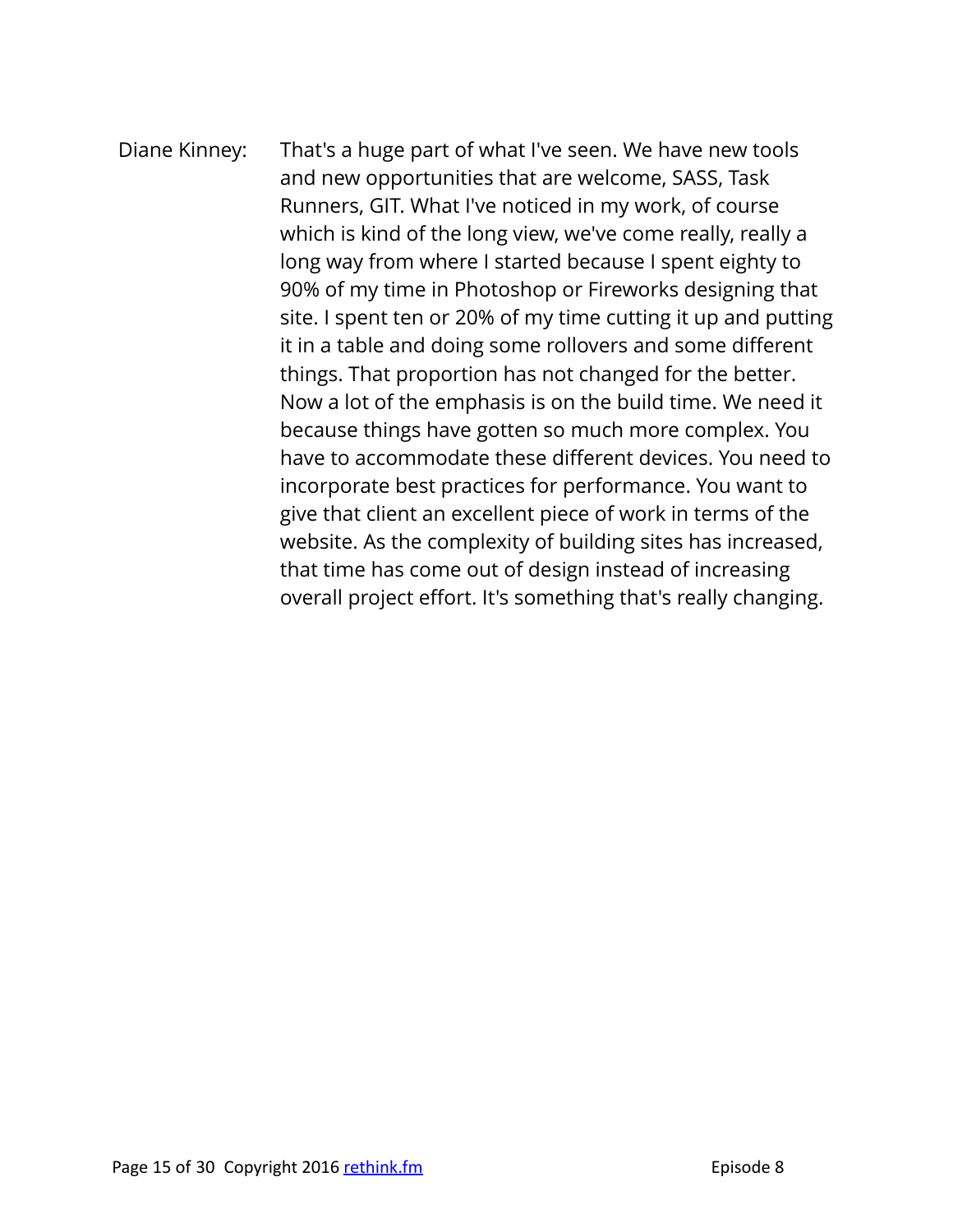The introductory tier for websites are very much a commodity now. Where you take some content, pick a theme that has some boxes, formulate your content to go into those three boxes even though your content doesn't remotely fit, that doesn't make sense but that's what you're going to do at an introductory level. Where I think we as service providers can really change and add an enormous value is with clients who are so interested in goal oriented approach. My favorite clients are the one that want to talk metrics. Let's actually put some numbers down. Let's say, let's see if we can achieve this, this, and this. Increase your readership of your articles, increase this, increase these specific goals. Let's test and think about different ways we can do that. That's when a project gets exciting. You know, when you are looking very holistically at the design of content, the design of paths to actions, designing goals, measuring goals.

My suggestion for everyone that works in this space is the more we start to concentrate on value added expertise, the better off we are going to be. We are not only going to elevate our own businesses, we are going to educate clients and help them be successful. Gradually they are going to start talking about, "I didn't look at three sites and pick a theme for us. I did this and boy was the outcome completely different than doing that type of approach."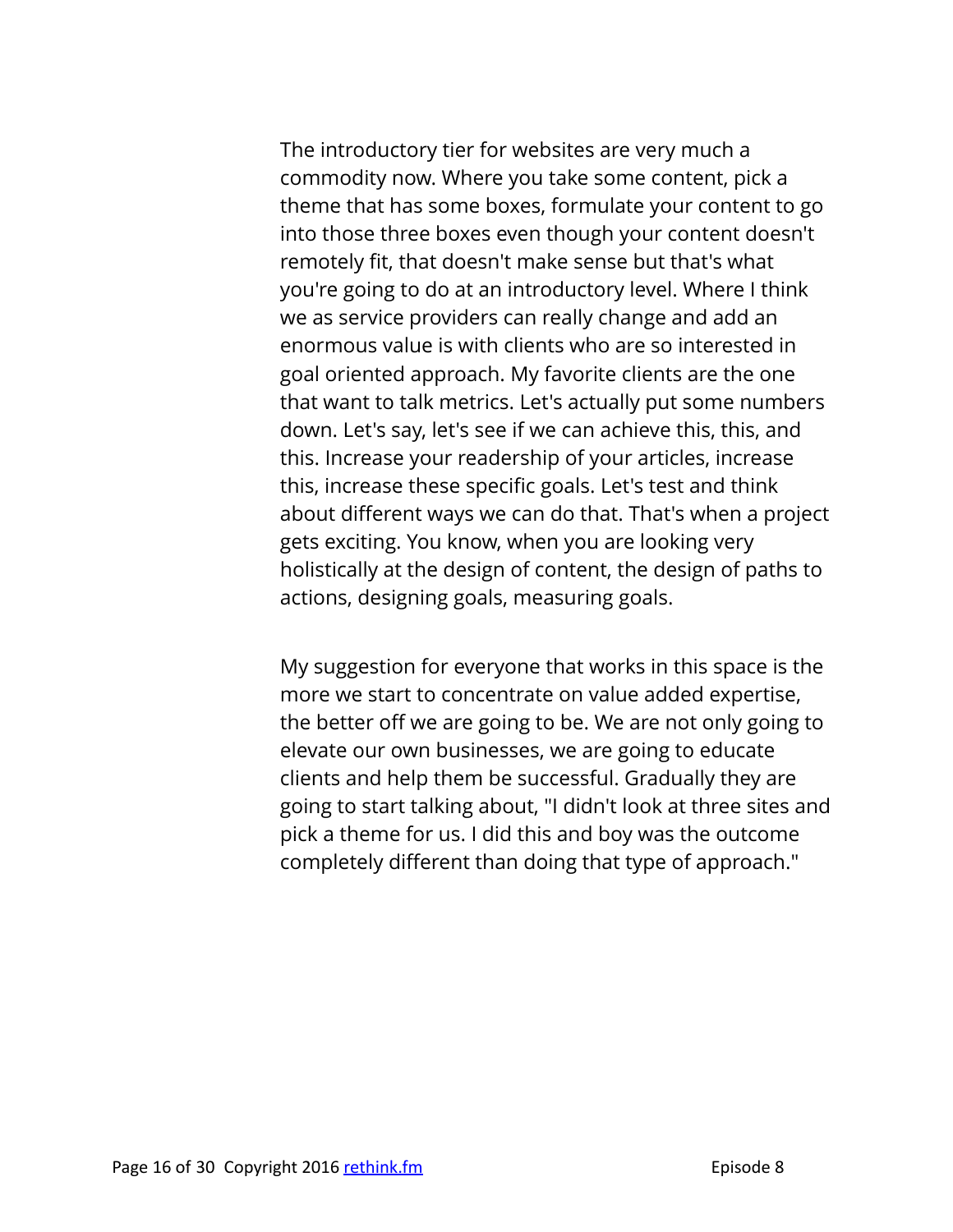# Jackie D'Elia: I think getting out of the habit of designing containers and actually putting together solutions and helping clients achieve a goal is much better approach in the long run. It kind of shields you from all of that commodification of websites. It's like you were just saying, you get a theme layout, you get it, and it has three widget areas at the bottom. Your first thought is, "Okay, well we're going to need to put something in there." Your need may be completely different and has nothing to do with trying to fit three things in those three areas. You end up designing your experience based on a template that you don't even know matches your clients goals at that point.

Diane Kinney: Absolutely, it's such a big problem right now. I think as we can evolve beyond that, and it kind of ties into another idea that I've become really interested in, which is the design of content patterns. Instead of thinking in terms of, you know we always talk about website design as really and too often what we mean is the homepage when we say website design. There's a trend afoot that started more from the code side. Red Frost has a really interesting concept called the Atomic Design where you break pieces down into atoms and molecules and put them together. I've seen other thoughts around this where you're really looking at what's your best implementation of some specific type of content.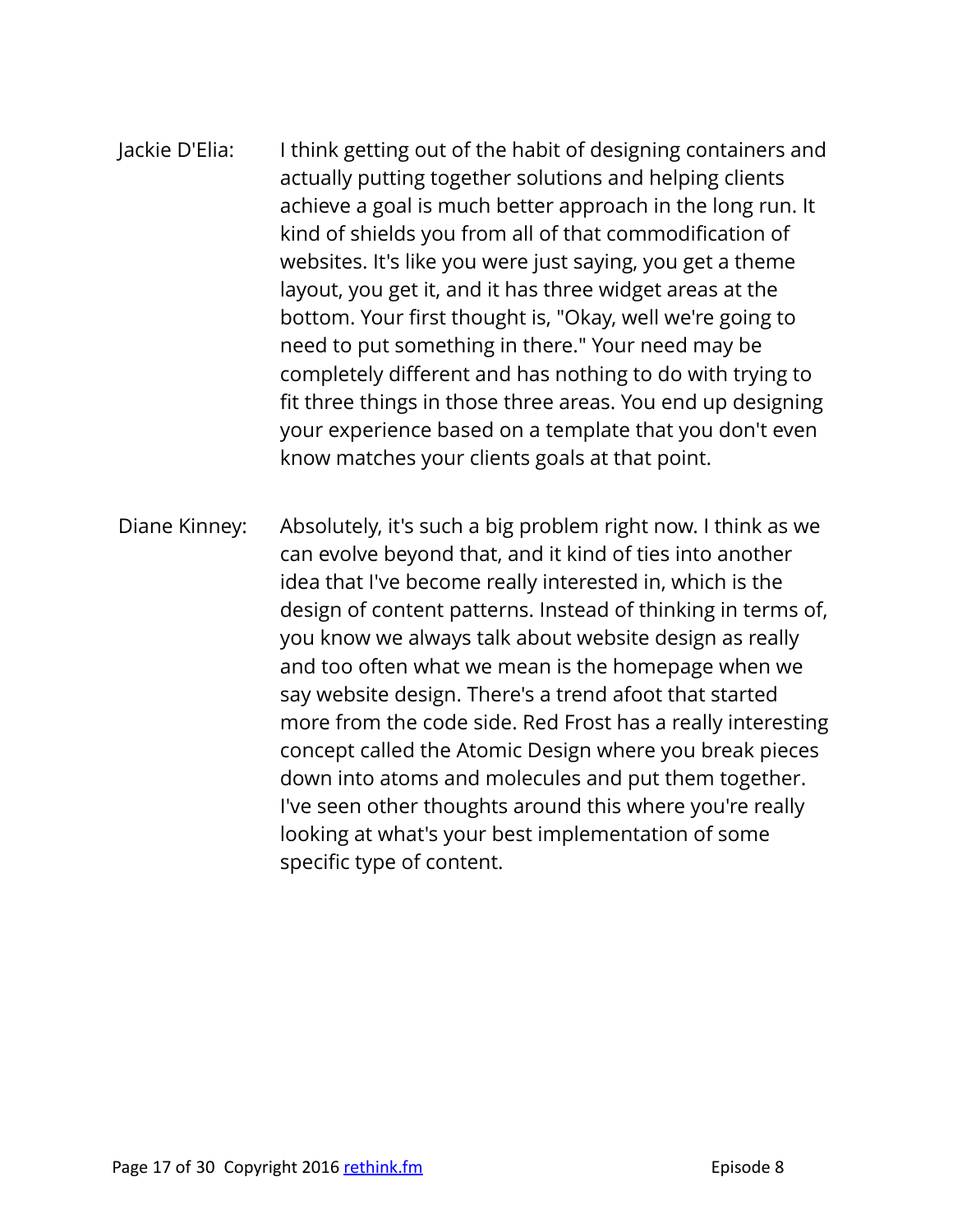Maybe it's cards, maybe it's a list, maybe it's something entirely different that we haven't thought about yet. What's the bet implementation of this? If you develop a library, for lack of a better word, of common design patterns for calls to action and compute what I call people. You know that might be a staff listing, might be a board of directors, might be conference attendees, but it's still a people design type approach. You can have some of those kind of at your fingertips, so every time you sit down you are not reinventing the wheel, yet you can put your energy into making that the best design possible.

You say, this is going to be an image grid. How do I make it a good image grid? What happens to this image grid on mobile? What happens to this image grid on ... So not completely thinking up a brand new revolutionary way to display content. Instead, I'm taking the time to think through a lot of this stuff that we talked about today. What's best outcome?

Jackie D'Elia: Exactly, you are talking about a grid of photos. You get down to mobile and maybe it's not really necessary. If you have a grid that's got twelve photos on it. Is it really necessary on a mobile device to show all of those twelve photos where you are scrolling up and down? Maybe it might be better in that case to show names with links to take you to a page to look at that? That's something that you have to discuss about what the outcome is.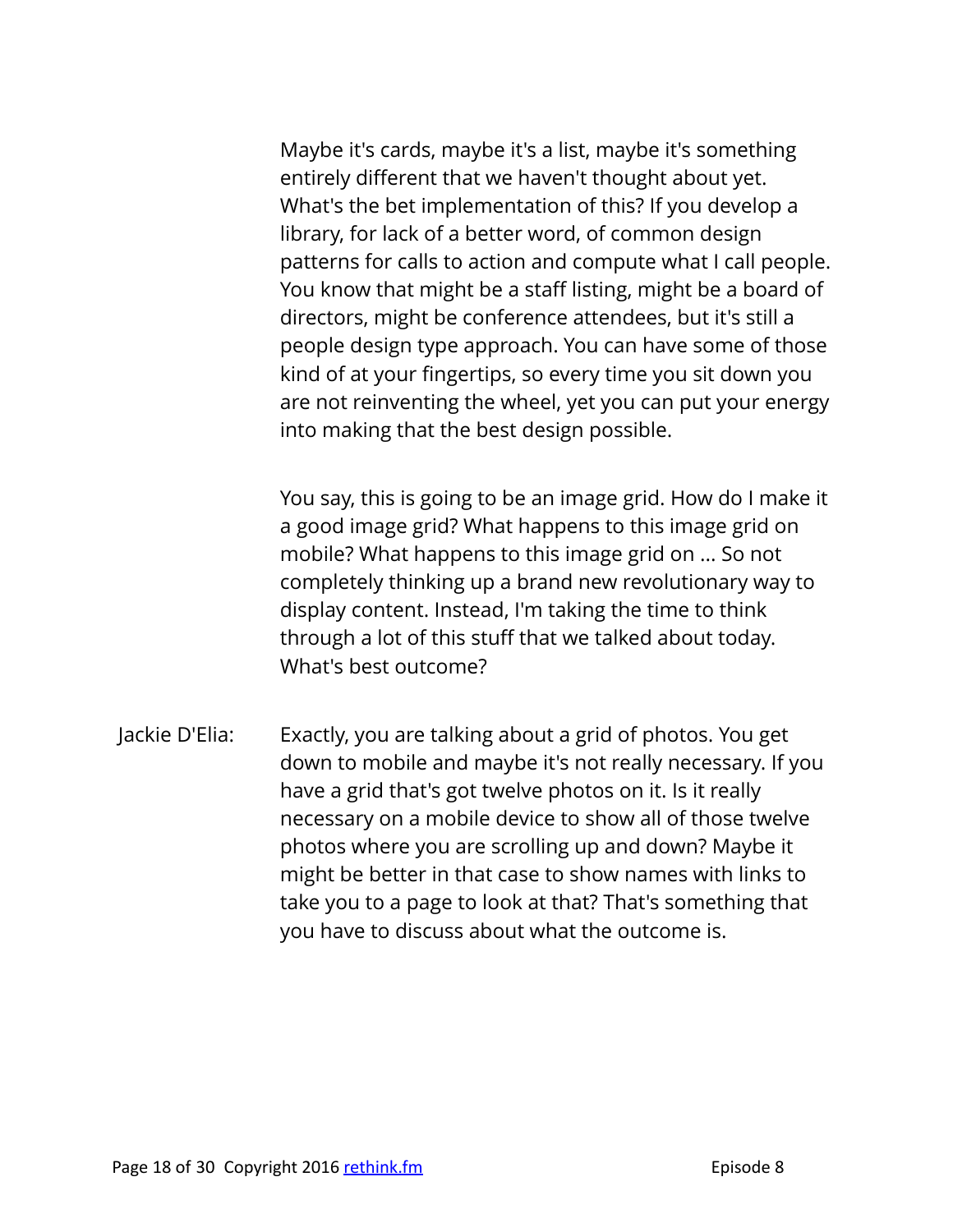- Diane Kinney: It's so interesting when you really think about it. Everybody says the slider is a terrible thing. What if for that particular purpose, on desktop you showed a grid of twelve images? What if on mobile you condensed those twelve into a slider that the visitor could just with a tap of a finger scroll through? Maybe a slider makes sense on mobile instead of a long list. If the visitor is really interested, give them the ques so they can clearly navigate through that. I think that would be a great solution.
- Jackie D'Elia: That's used in real estate sites I think too on mobile a lot. Zillow and others, when you pull up a listing and you've got thirty-five images to look at, there not going to show them all to you at one time on a mobile device. You are going to get the first one. You're going to be able to swipe with your finger and scroll through. That creates a better experience for the user. That's not what you would want on a desktop though.
- Diane Kinney: It also goes to the point of don't be subject to this is good and this is bad. I would never do a slider for that on a desktop. I think it's a great solution on mobile. Personally that would be my preferred experience on mobile. Don't automatically say a slider is bad. Think about when sliders make sense in certain context. To me, that's design. That's design far more impressively than between deciding between Droid Serif and Mrs. Eaves. Designing that experience and putting all of your thought into it is really when you are functioning as a true designer I think . That's something I definitely want to spend more and more time on and create more space and time to think about it and optimize for it.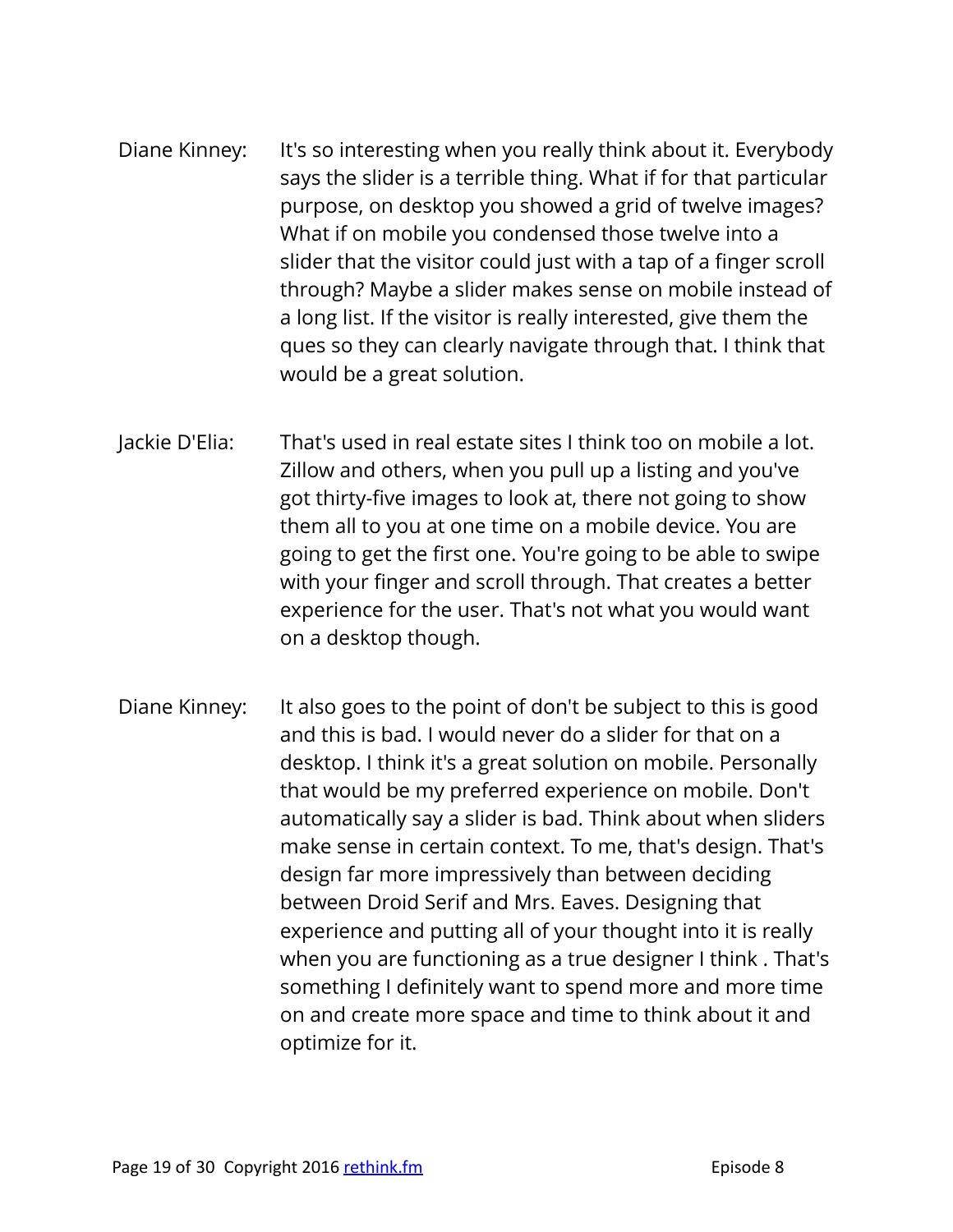# Jackie D'Elia: You and I spoke about components. We were talking about how I had just taking a course on LinkedIn and was talking about HTTP Two and kind of how you need to be planning for the future with that. One of the things that was addressed, Mortan Ren Hendrickson did the course. It was a great course. They were covering topics that I found interesting as far as our approach right now with SASS and using Task Runners is to catenate and get everything together in one file so that you can minimize your HTTP request, which helps improve your page loads. Things are changing with HTTP Two and if you have SSL because you get a synchronized downloading of everything. You can defer things. There's lots of flexibility in that. I'm just curious how you're thinking, "Okay how am I going to start to plan for the future on those things? How would I design like a WordPress site that was going to take advantage of some of those things?"

Diane Kinney: I think it's such a huge opportunity and something that's really needed. If you think about it, most of the WordPress sites that we built have quite a few different elements. We make extensive use of custom post types and advanced customed fields and build everything out from calls to action to different types of displays. You've got this really wide fields and everything for the most part is packaged up and served for that. If I could start isolating things that were only served. You are only getting these assets when you are looking at the homepage when you are on desktop. You are only getting these assets when you are looking at the staff page on mobile. That's going to be amazing.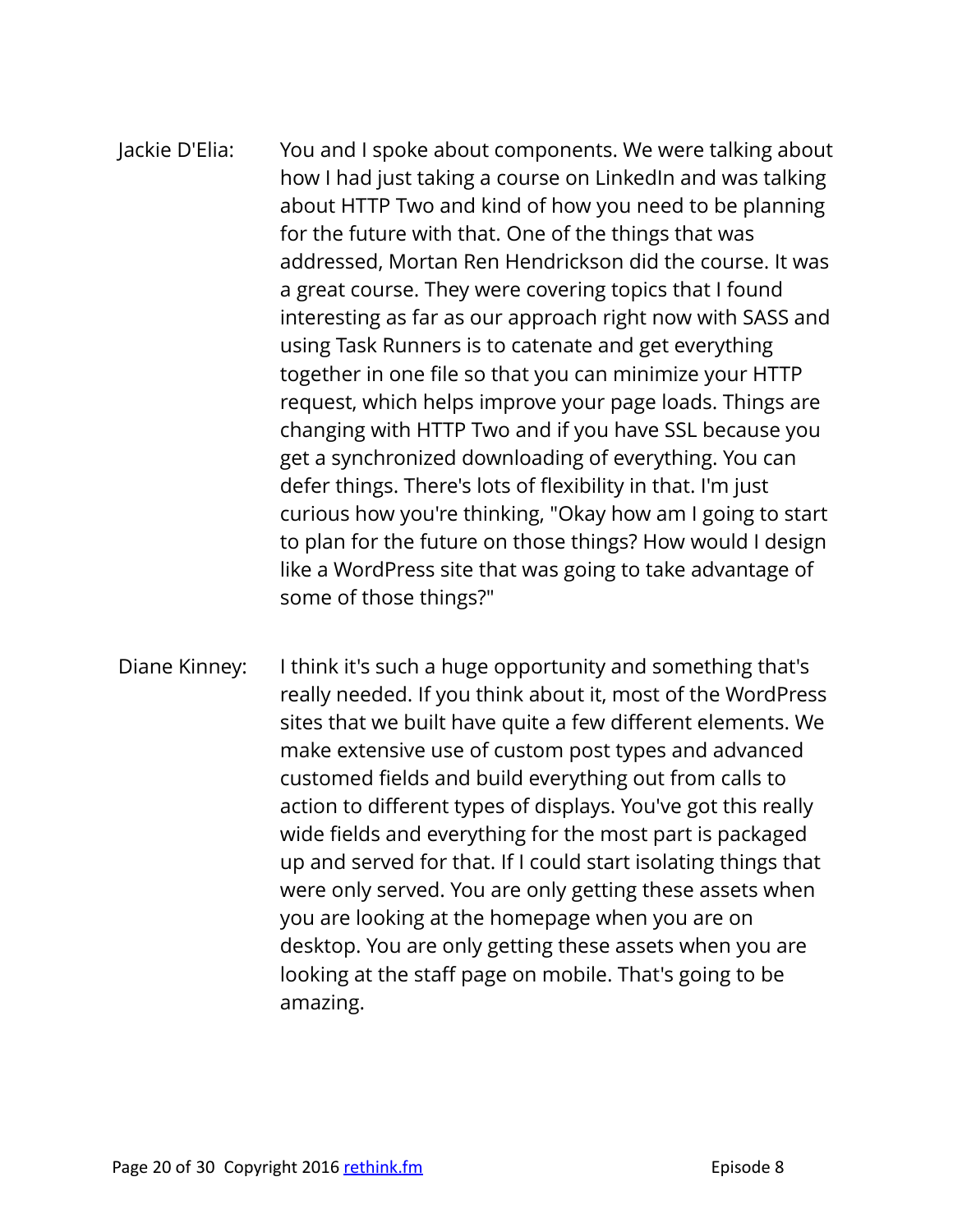I hope we get tools that let us work on some of those ideas easily because we are kind of stuck in the mode where there is a lot of innovation happening, but it's not easily done. We have to educate ourselves. Then we have to work through theories of how to serve that kind of content and what the implications are. Same thing was true at the beginning of CSS. It was hard and it had to be worked through. I hope some of these ideas become approachable to a large audience of web builders so that we can make these experiences better as quickly as possible. When things are still at a technical level, there are a whole segment of people who just aren't going to approach that.

Jackie D'Elia: I think definitely on the south side in designing your styles, we're already breaking everything up now. We are breaking them all up to make them easier to work on so that we can put them all back together and load it all in one big huge file. It seems like there's going to be a real opportunity to maybe have a core style sheet that gets loaded on all pages that has really your basic elements that you are going to need to style for. Style sheets that load based on what the needs are for that page, for that device that it's going to be on. That can really open up the whole architecture for speed improvements and everything else and efficiency.

Diane Kinney: I think so. I try to do that now in Sass, like encapsulate the styles just to that page, but I'm pretty sure that all, concatenated though it may be, is loaded.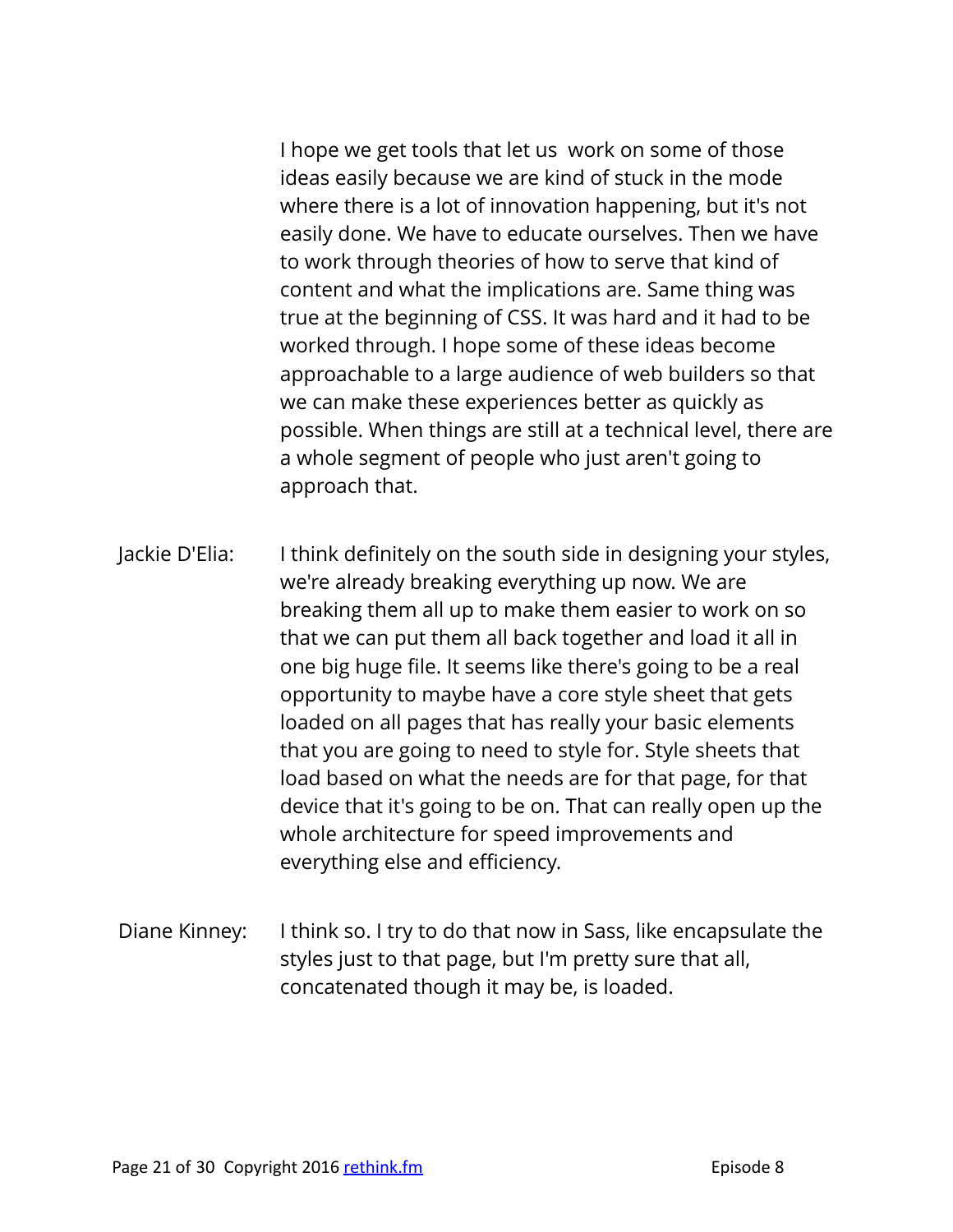Jackie D'Elia: Yeah, the same thing with JavaScript too. You may have a global.JS file for your theme and you are putting all of your JavaScript in there. Then I'm thinking to myself, all of this is loading on the global page or all of this is loading on a page. Then there's like half a page of JavaScript here that is never going to be used on this page ever. Is it really necessary to load it and to check for all of those things. It's like the more bloated your style sheets get, the more work the browser has to do to decide. "Okay, let me go through and read these 3,600 lines of CSS and see if any of this applies to the page I'm rendering right now." In a lot of places, I've found twelve lines that are going to be used on this mobile display.

- Diane Kinney: I've read some articles about there is this idea called Critical CSS where you can select the CSS that's important to load first. I think CSS Tricks and Chris Coyier has written about that. So these ideas are coming, no doubt about it. We're still in the stage where implementing them is work, but it's probably work we need to do. If you want to move forward and you want to learn, these are the things we have to spend time on and hopefully write and share and tell others.
- Jackie D'Elia: Last thing that I wanted to chat with you about before we go because we are almost out of time is just SVGs in general.
- Diane Kinney: Oh my favorite.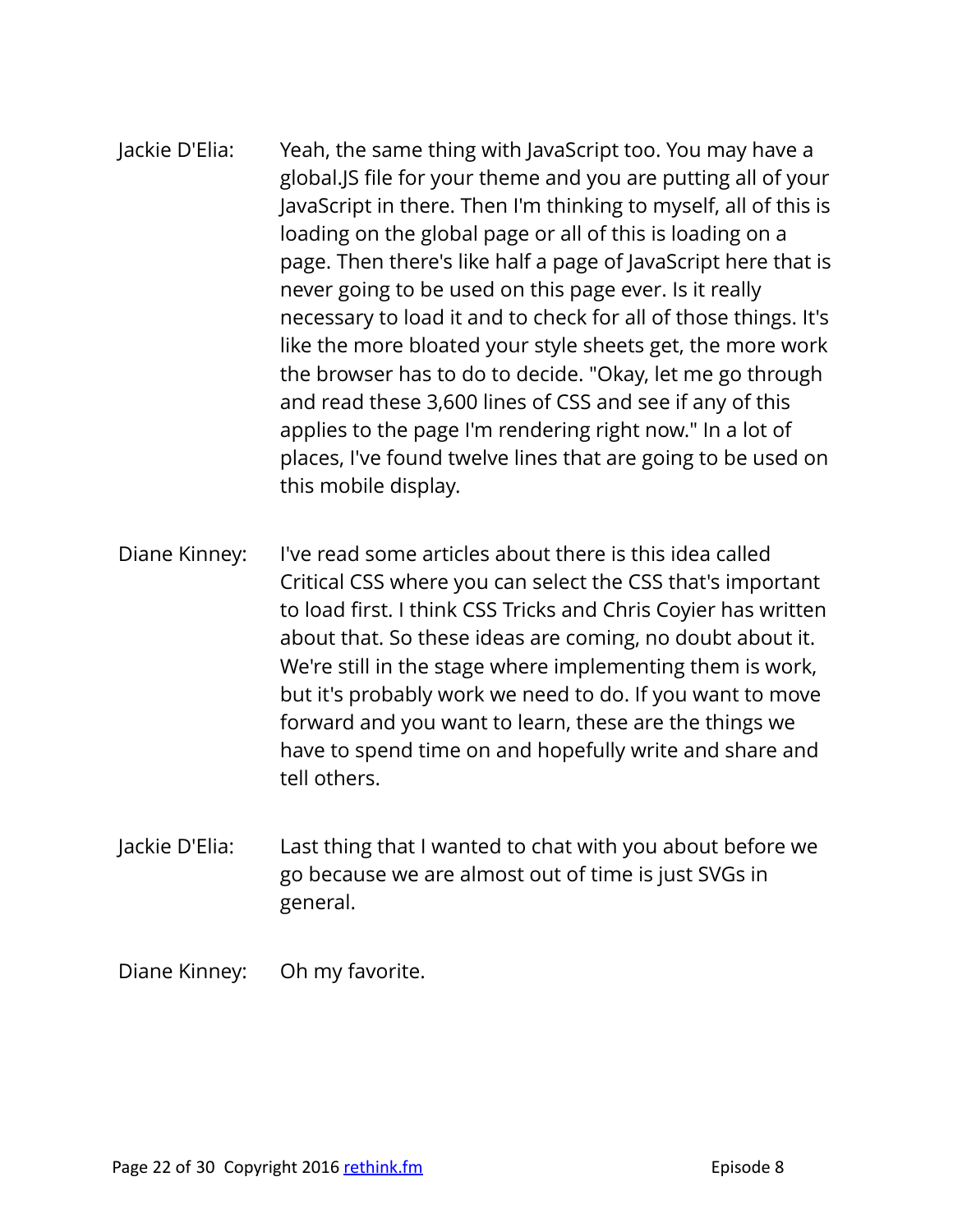- Jackie D'Elia: You and I had chatted about it. I still think in WordPress SVGs are definitely the future and where things are going to go. It is a little bit difficult to work with them right now. I used them in my child theme image folder and use them as background images, icons, inline images. How do you see SVG fitting into where we are headed?
- Diane Kinney: I think it's a really exciting area. I'm just an illustrator girl from the get go. As soon as SVG were a possibility on the web, I was like "It's my dream come true!" It's very complex think still right now so some degree because there are multiple scenarios that you can use SVGs. When you use them as an image or as a background element, you are getting scalable, crisp graphics, but you are not using the full potential of SVG. When you do that, you can't change colors or animate elements. It's still a very, very useful thing to be able to do. If you think about Retina or even outside of the Mac world, you can buy a 4K TV. Wouldn't it be great if you could pull up a website or a presentation and have it look awesome there. You get so much out of SVG.

I've been trying to figure out if SVGs pose security risks or not. This is my question about that, most of the reading I did on that was more in the realm of a hypothetical risk. That if you go somewhere to download a SVG to use on your site, that somebody could have loaded a script in that SVG and it can be executed. Now my question is, if I make my own SVGs, which is exclusively what I do, I'm certainly not putting any nasty scripts in my own SVGs. Do those actually present a security risk? I'm not sure that I have figured out a definitive answer to that yet.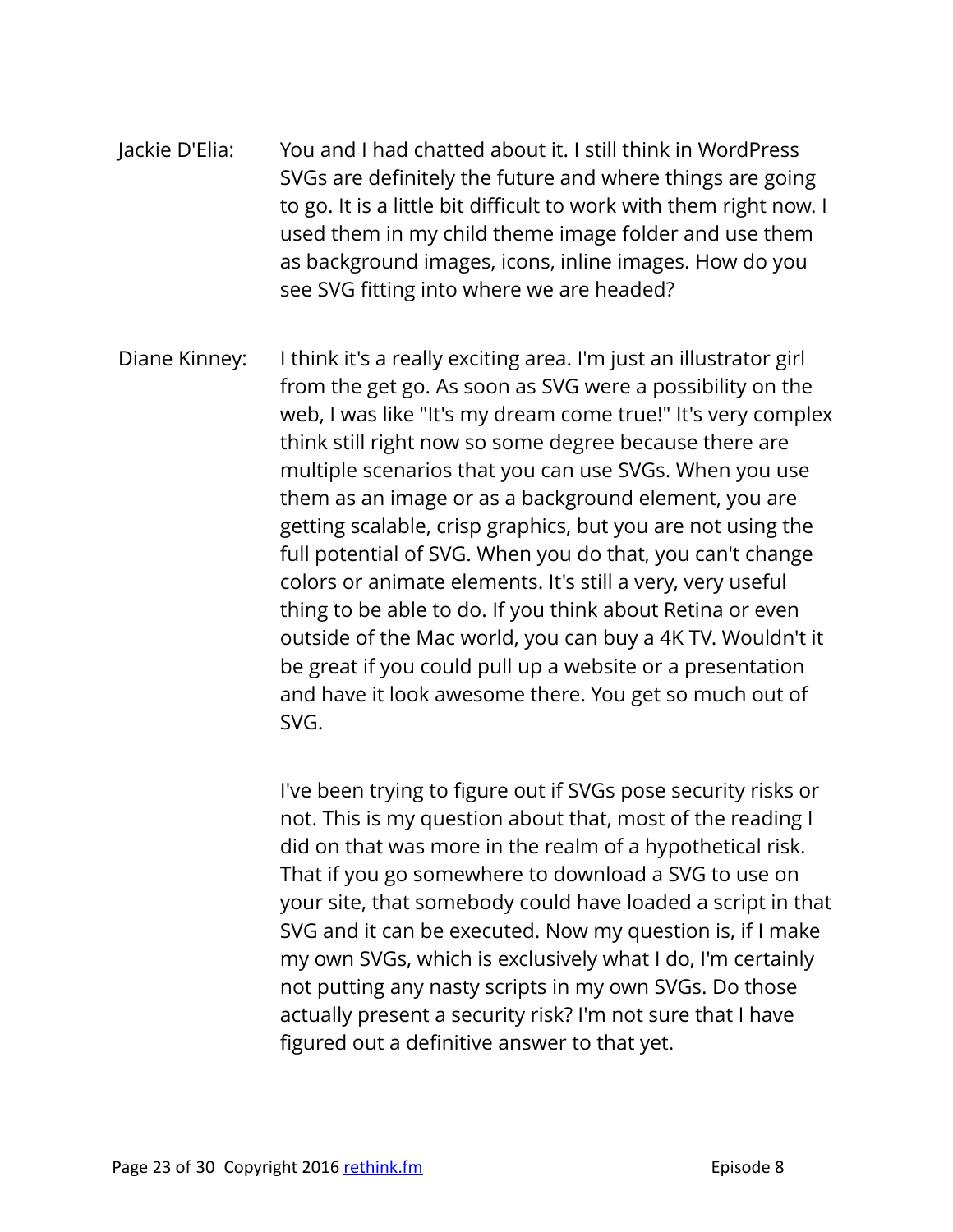Jackie D'Elia: I haven't heard an answer that I was comfortable with yet either. I design my own SVGs, so I'm loading them in. When I did the Rethink FM logo, I wanted to be able to animate it. My challenge was get it into the HTML. I needed it to be there so that I could assign classes to the elements, make them turn, create the animation on that. That was my own SVG that I created, so I know there isn't any malicious code in that SVG. I wrote a plug-in to be able to import it in if I decided I wanted to embed SVGs inside of a poster or a page. Would I be comfortable with giving that to a client and letting them purchase SVGs somewhere else and loading them in? I think that is where the risk would be. I would not be comfortable doing that.

Diane Kinney: No, that seems extremely high risk. I think where we are today in a nutshell is I would so encourage everyone to learn to create SVGs or if a designer gives you elements, you don't have to be an artist yourself, but have the working knowledge in your tool of choice for Vector editing to be able to output optimized SVG code to use in designs. I think that is absolutely key skill. Then look at the plug-in you created. There is another plug-in that I've used that does a swap so you can upload SVG files and you embed them as image files. It has some intelligence that gives you an embeddable SVG that you can animate and work with. It would be probably be a pretty safe process for a client sight because you couldn't go too wrong. I don't see enough activity around SVG and another talk about it because it is the answer to so many, many things that we have.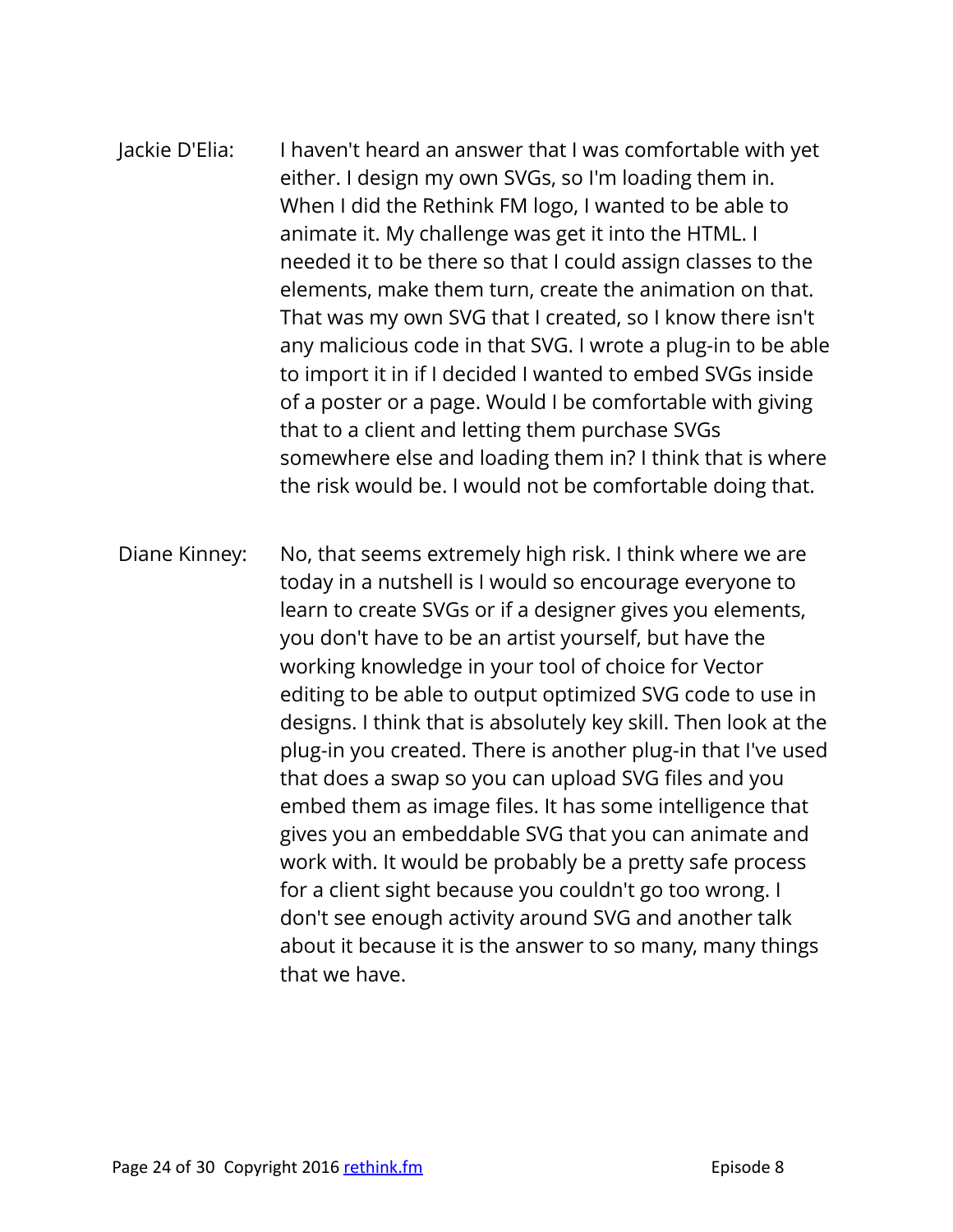You know this Jackie, if you take an SVG file and you take a Photoshop file of your logo for example and compare the size of those two, it's just like "whoa!" The other thing that is incredible cool about it is I worked with someone to do an animation for their site, which was a design element that was composed of lines that kind of span the page, you know lines connecting. I was able to very easily animate that in a draw on type of approach using SVG, SVG file and some CSS and about six lines of JavaScript. Now we are in a place where we can create sophisticated interactive elements that are scalable. I can take that same line animation because it's an SVG file, and I could use it on different pages in different colors. I could animate the stroke instead of the fill. These things are not difficult, trust me because I'm not co-genius junior when it comes to animation and scripts. If I can do it, it's pretty achievable.

- Jackie D'Elia: It is once you realize that you can start using IDs and classes in your SVG. After you design it, you can go in and edit the files [crosstalk 00:47:54] to code. You can add things. You can create some groups and put things together. Then you realize okay now that I've got the style and the classes, I can just go and style these. I can do animations on them. I can change the colors. I can do things on Hover. There's all kinds of possibilities with that.
- Diane Kinney: If I had to pick one thing for people to learn that would be it, is how to effectively work with SVG from beginning to end. Chris Coyier has a good book called "Practical SVG." There is Fantastic, the Treehouse Courses are excellent, Valhead had a great course that I took on Linda. There's no lack of options.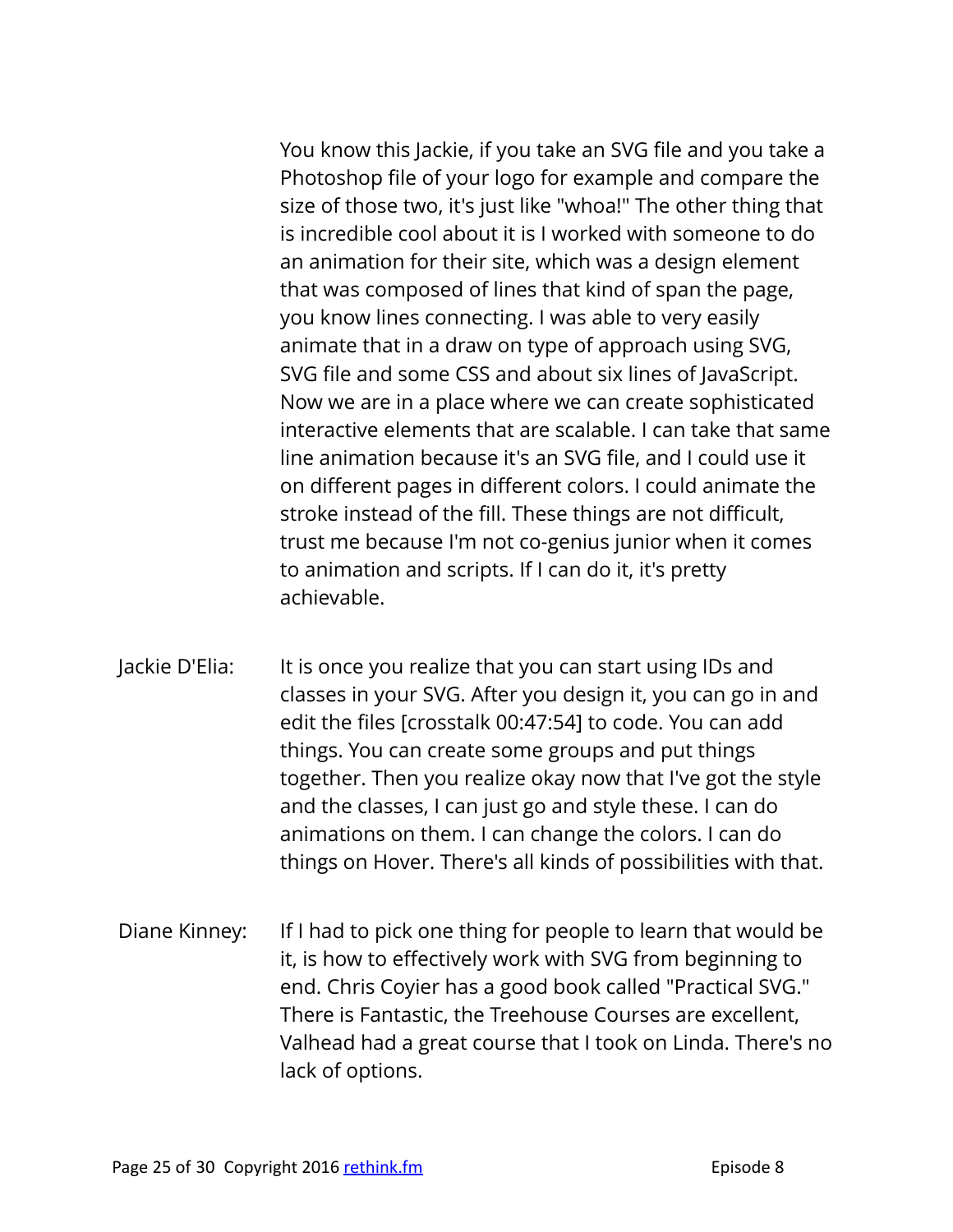- Jackie D'Elia: No and if you want to see examples you can go on to codepin.io and just search for SVGs, animated SVGs, and there will be code examples and things that you can try and play with and fork and save. I highly recommend that. That's how I learned how to animate the things that I was doing on my project was looking at examples that I saw elsewhere. Then saying, "Okay, well how can I apply these?" Then I ended up having to solve some problems that were unique in Firefox that I learned through a course that I took on Treehouse.
- Diane Kinney: Another thing that I saw the other day that was really neat was the Library of SVG patterns. Of course there are two colored patterns, you know the type of thing that we use to see all of the time, you know a gentle wave line or different textures for webdesign. Now there's an opportunity to use that small SVG format that's scalable. We've solved that problem. You can of course get in there and change the two colors of the pattern just in code to perfectly work for your site. You can change the scale of it. Even when you are not animating, think hard about all the graphic elements that I'm making for sites now are always SVG files.
- Jackie D'Elia: Yes, that's exactly what I'm doing too. The PNGs are going by the wayside. It's just much better to do it in SVG, especially if there is no photographs in it or things like that, which is really nice. Once you start, if you have to rastersize things, when you start to scale them there are certain elements in them that will look fuzzy if it's not completely vectored. Just make sure that that is, but you're good to go with that. Then you can do all kinds of amazing things.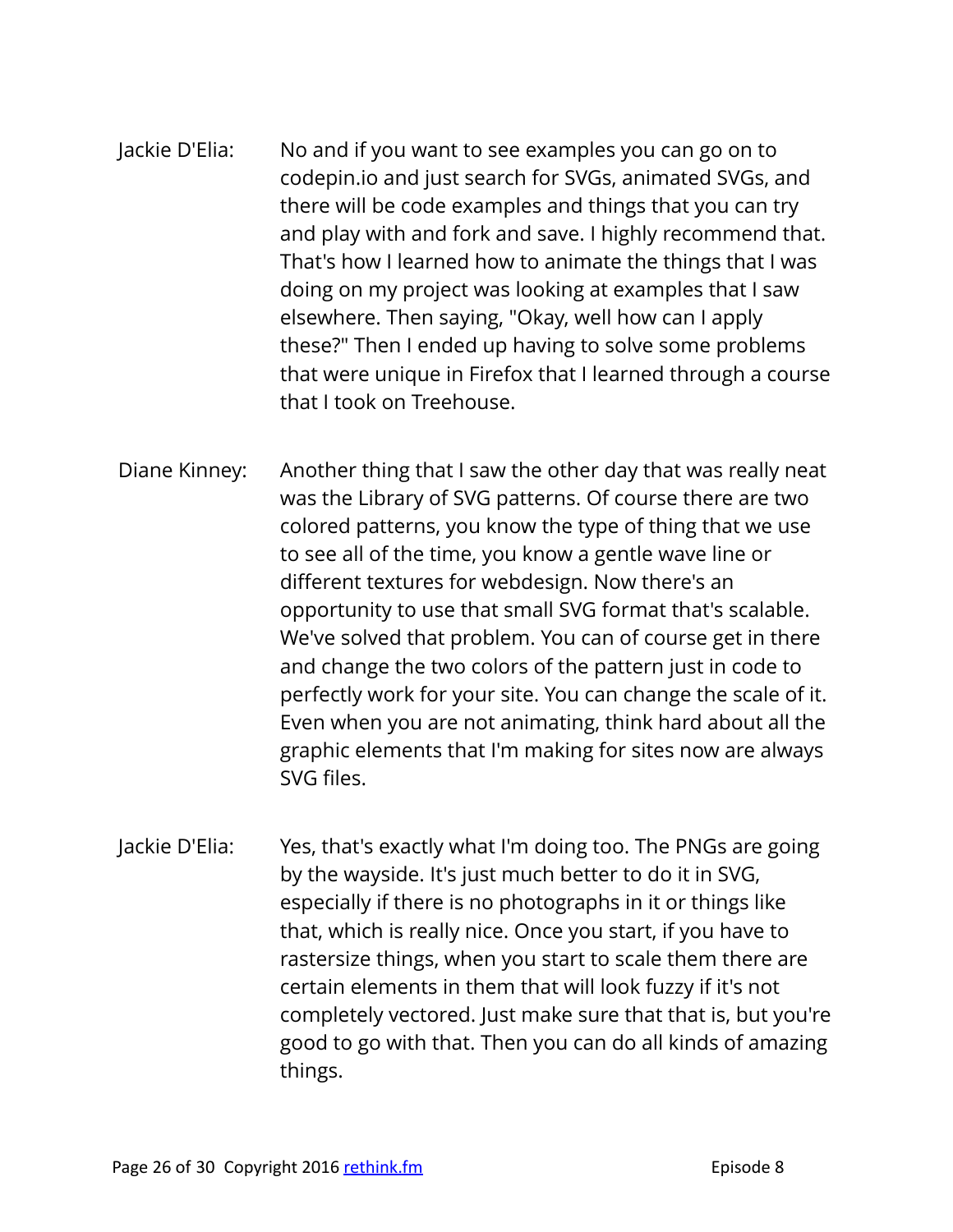- Diane Kinney: Yeah, that's my number one. I love working with it. I think that it's a really important thing for designers and developers to wrap their hands around because it's performant, it's flexible, it's resolution independent, it's everything that you needed with graphics.
- Jackie D'Elia: You're right. As things change on the resolution side in the future, it's going to be compatible going forward. You don't have to worry about, "Oh, now the displays are three or four more times the resolution that they used to be." You don't have to go back and update all of those things later.
- Diane Kinney: Right, especially when sites leave your harbor, you don't want to look at them two years later on a high resolution device and be like "Oh no, that looks terrible and it's only been two years!"
- Jackie D'Elia: I wonder one day if they are not going to create a way to do that with photographs since maybe there is a way to [crosstalk 00:51:30] convert it to code and make it to that it's scalable and doesn't blur out when you do that.
- Diane Kinney: I have actually converted screenshots of websites to Vectors by tracking them and have gotten some really good results because they needed some screenshots for print. The interesting thing about that is today they are not small. They are huge files, but they are very accurate and they are Vectors. If somebody brings in a piece of technology that makes those file sizes adapt, I bet that's where we are headed.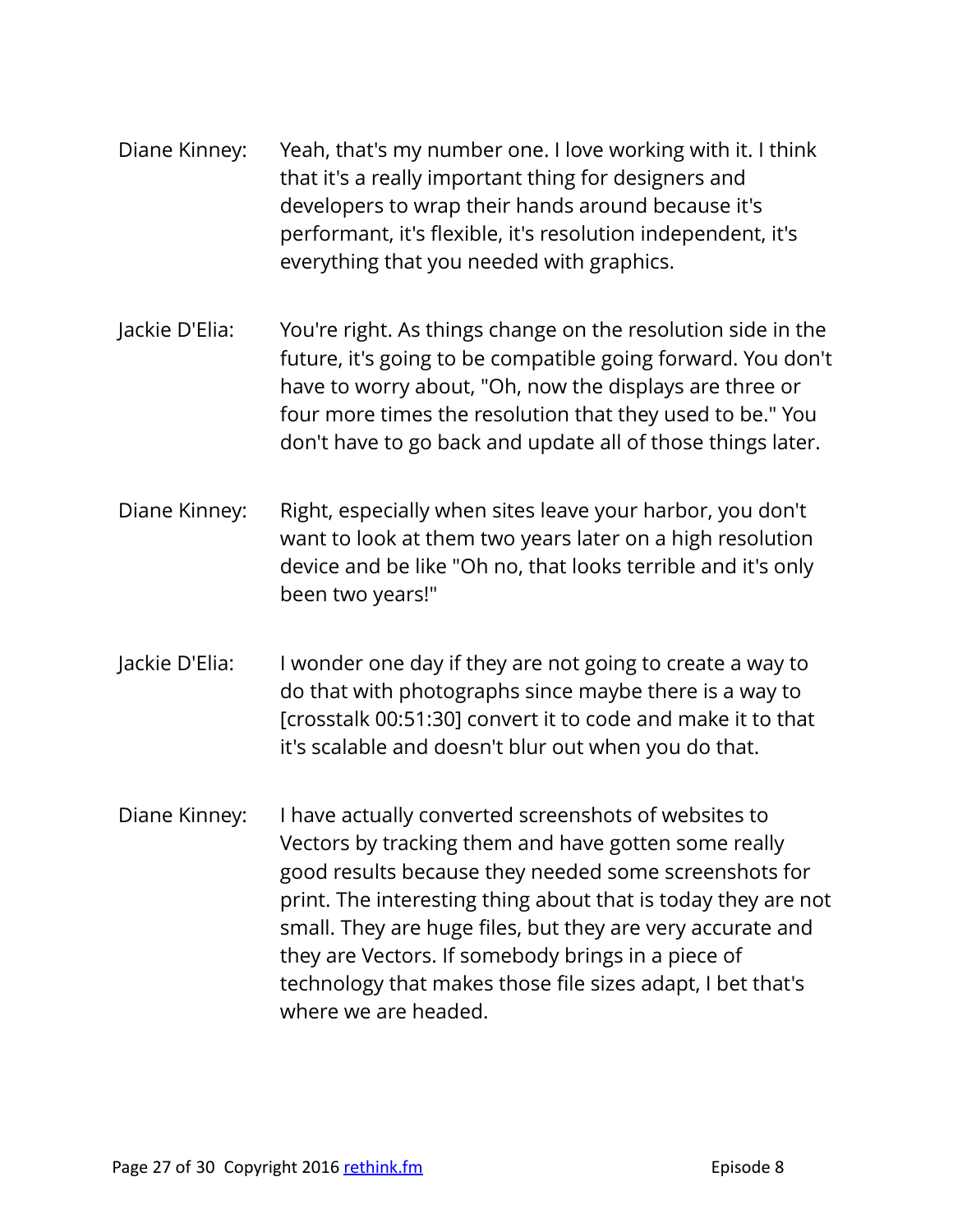- Jackie D'Elia: I think there is going to be big changes coming with images in the future. I think right now even the way that WordPress is dealing with it, it's still in a stage where things are revolving. It's not really an ideal situation. Number one, when you upload an image into WordPress it's going to make every size available that you've set when you do your add image size. You may not need that for that image. You may just have a single use that you are going to use that image for but because it's automated, it's going to create eight different versions of it and a bunch of extra files that go with it.
- Diane Kinney: That's one thing that I would really, really like to see change is if we are going to generate multiple images, give us the ability to encapsulate that in certain ways. You know this only happens on this post type, or this only happens under these scenarios because you just end up with mountains of files. The other thing I think is an opportunity that is just ripe or improvement, rethinking in WordPress is image sizes for different presentations onsite. Then we need images for off-site. We need a vertical Pinterest image. We need a horizontal Twitter image. We need a full Twitter image. We need to produce rich experiences. Right now, that's not very elegant.
- Jackie D'Elia: No, it requires a lot of manual entry, even if it's own a user's part that's writing content on the site. If they are doing a blog post and they've got it, well they are going to have to get an image for the Pinterest to add that in. That's not an easy task.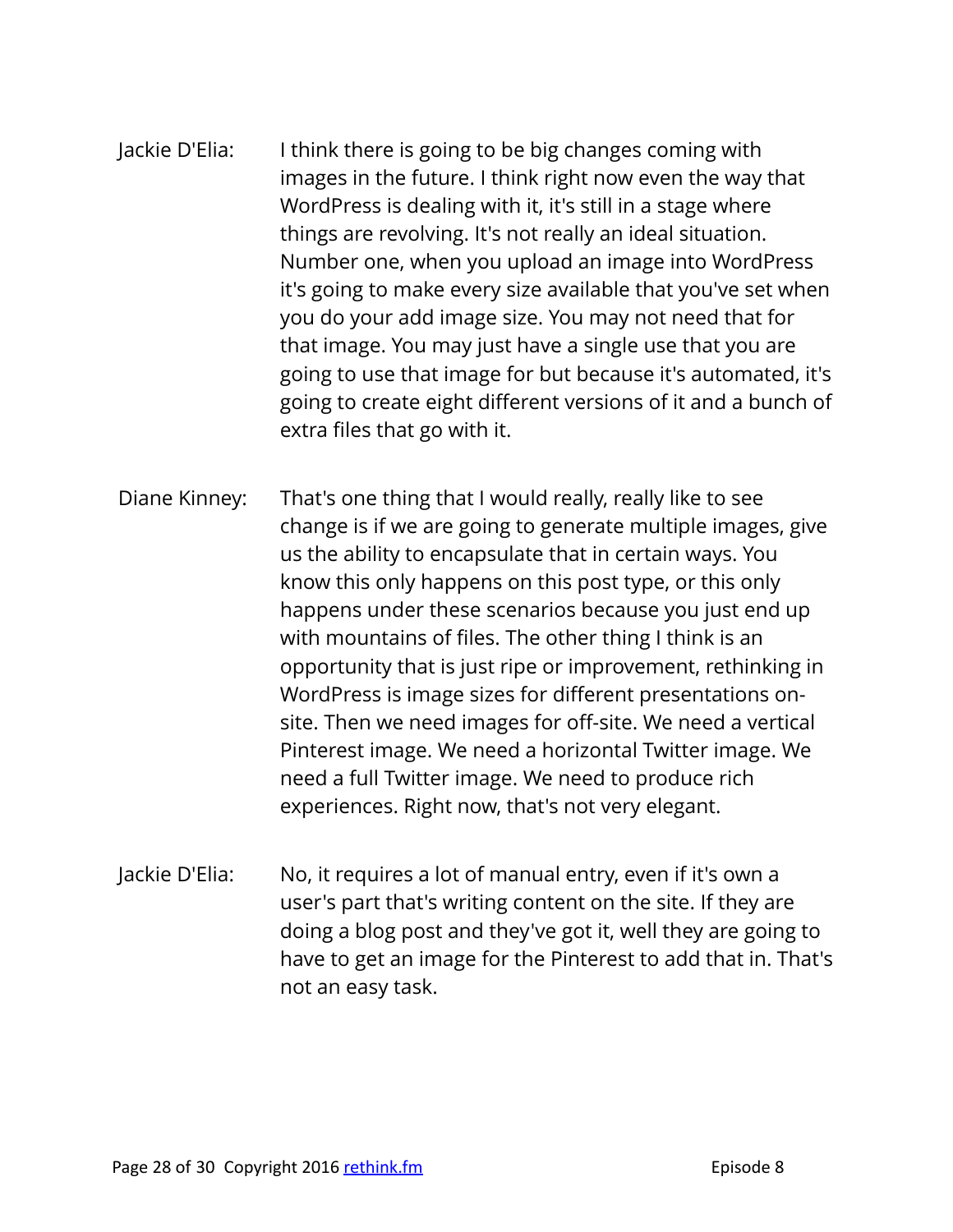- Diane Kinney: Right because they are not ... When you look across featured images and social media, there's a lot of marketing data that says the image you pair with your content is key to user interest and sharing and everything else under the sun. We know these images matter so much. You can't realistically take a horizontal image for Twitter and automatically make a it a vertical, pin-able image for Pinterest. I mean you could, but it's not going to do you any favors. I've been using a technique in Illustrator with artboards where I layout common sizes. I can export those. That helps to some degree. It still seems like this process is pretty arduous.
- Jackie D'Elia: It is and it's not something that a client is going to be comfortable doing with the content they are creating.
- Diane Kinney: Say, "Now I'd like you to create eight different images meeting these specifications. I would like you to make them the best images possible." Every time you do a post by the way.
- Jackie D'Elia: Yeah really ... Gosh Diane, I have so much enjoyed talking to you today. If folks want to get a hold of you and learn more about what you do, how can they reach you?
- Diane Kinney: You can find me at Dkinney on Twitter, D-K-I-N-N-E-Y. DianeKinney.com is my blog. The versatility group is our company website.
- Jackie D'Elia: Thank you very much, Diane. I hope you have a great rest of your day. I'll see y'all next time.